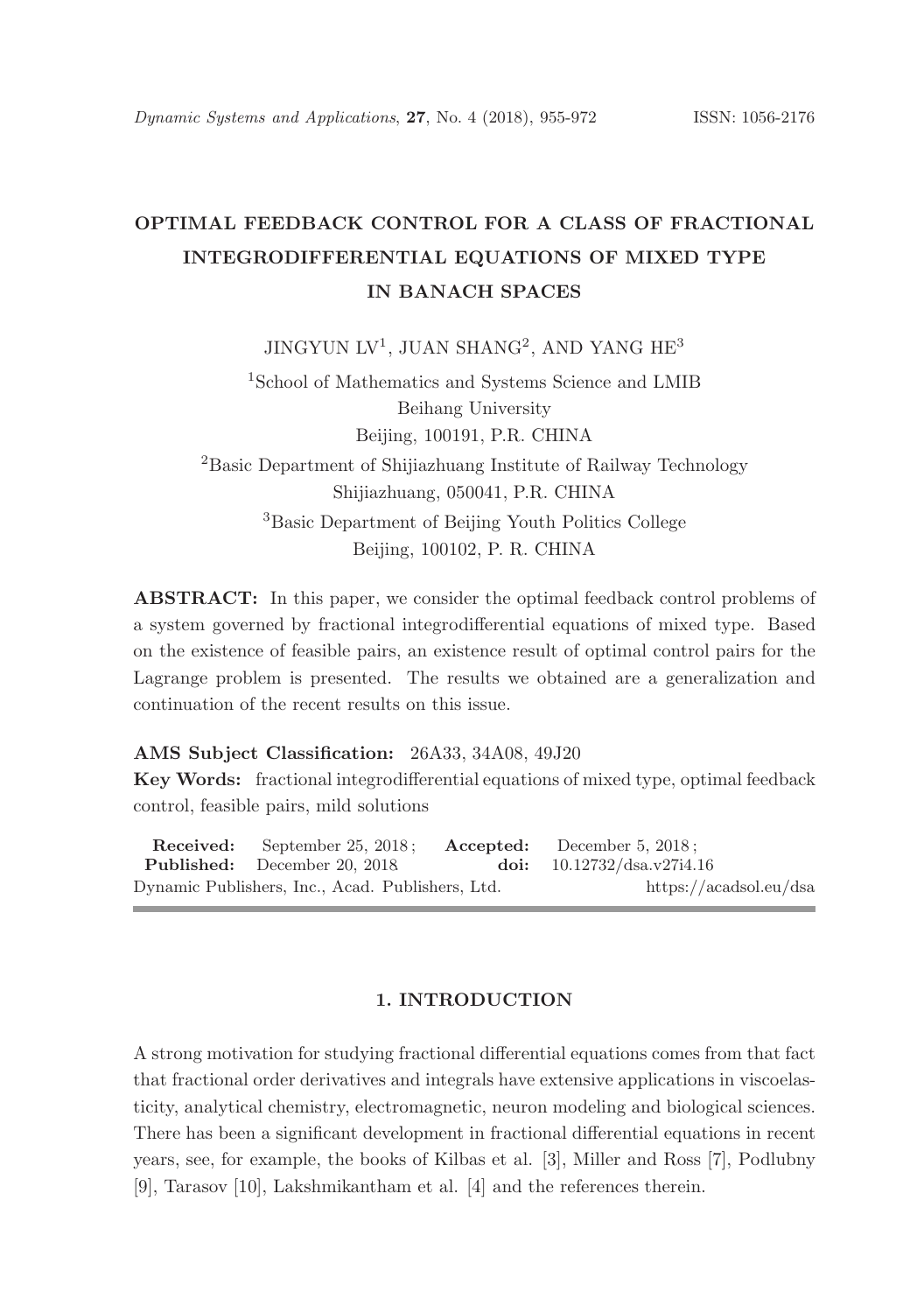Integro-differential equations can arise from many physical processes in which it is necessary to take into account the effects of memory due to the deficiency. For example, it can serve as a model in some gas diffusion problems and in some heat transfer problems with memory. As we all know, integro-differential equations provide a continuous analogue to countable systems of ordinary differential equations. When one end of an extensible beam whose ends are a fixed distance apart, is hinged while the other end is attached with a load, the mathematical model describing the vibrations of this beam contains a nonlinearity with the dynamical boundary condition; this always remains a very popular application in engineering.

Optimal control theory plays an important role in the design of modern control systems. Since the end of last century, optimal control problems have attracted much attention [5, 17]). Until now optimal control problems on Banach spaces have been considered in many papers(see e.g.  $[1, 8, 14, 11, 12]$ ). However, up to now optimal feedback control of fractional integrodifferential equations of mixed type have not been considered in the literature. In order to fill this gap, this paper investigate the optimal feedback control problems of a system governed by fractional integrodifferential equations of mixed type via a compact semigroup in Banach spaces.

In [15], J.R. Wang, Y. Zhou and W. Wei investigated optimal feedback control of a system governed by the following semilinear fractional evolution equations:

$$
\begin{cases}\nc_{D}^{q}x(t) = Ax(t) + f(t, x(t), u(t)), \quad t \in J = [0, T], \ 0 < q < 1, \\
x(0) = x_0,\n\end{cases}
$$

where  ${}^cD^q$  is the Caputo fractional derivative of order q and  $A: D(A) \to X$  is the infinitesimal generator of a compact  $C_0$ -semigroup  $\{T(t), t \geq 0\}$  in a reflexive Banach space X. The control function  $u(.)$  takes values in the Polish space  $U$ .  $f : J \times X \times U \rightarrow$ X is a given function satisfying some assumptions.

Strongly inspired by the above work, in this paper, we shall be concerned with the existence theorems for optimal feedback control problems of systems governed by the following fractional evolution equation:

$$
\begin{cases}\ncD^q x(t) = Ax(t) + f(t, x(t), (Sx)(t), (Tx)(t), u(t)), \ t \in J = [0, b], \\
x(0) = x_0,\n\end{cases}
$$
\n(1.1)

where  ${}^cD^q$  is the Caputo fractional derivative of order q.  $A: D(A) \subseteq X \to X$  is the infinitesimal generator of a compact  $C_0$ -semigroup  $\{T(t)(t \geq 0)\}\$ in a reflexive Banach space X.  $J = [0, b]$ . S is a nonlinear integral operator given by

$$
(Sx)(t) = \int_0^t K(t, \tau) g(\tau, x(\tau)) d\tau,
$$

 $g: J \times X \to X$  and  $K \in C(J \times J, R)$  are given functions satisfying some assumptions. The control  $u \in U[0, b], U[0, b]$  is a control set which we will introduce in Section 2.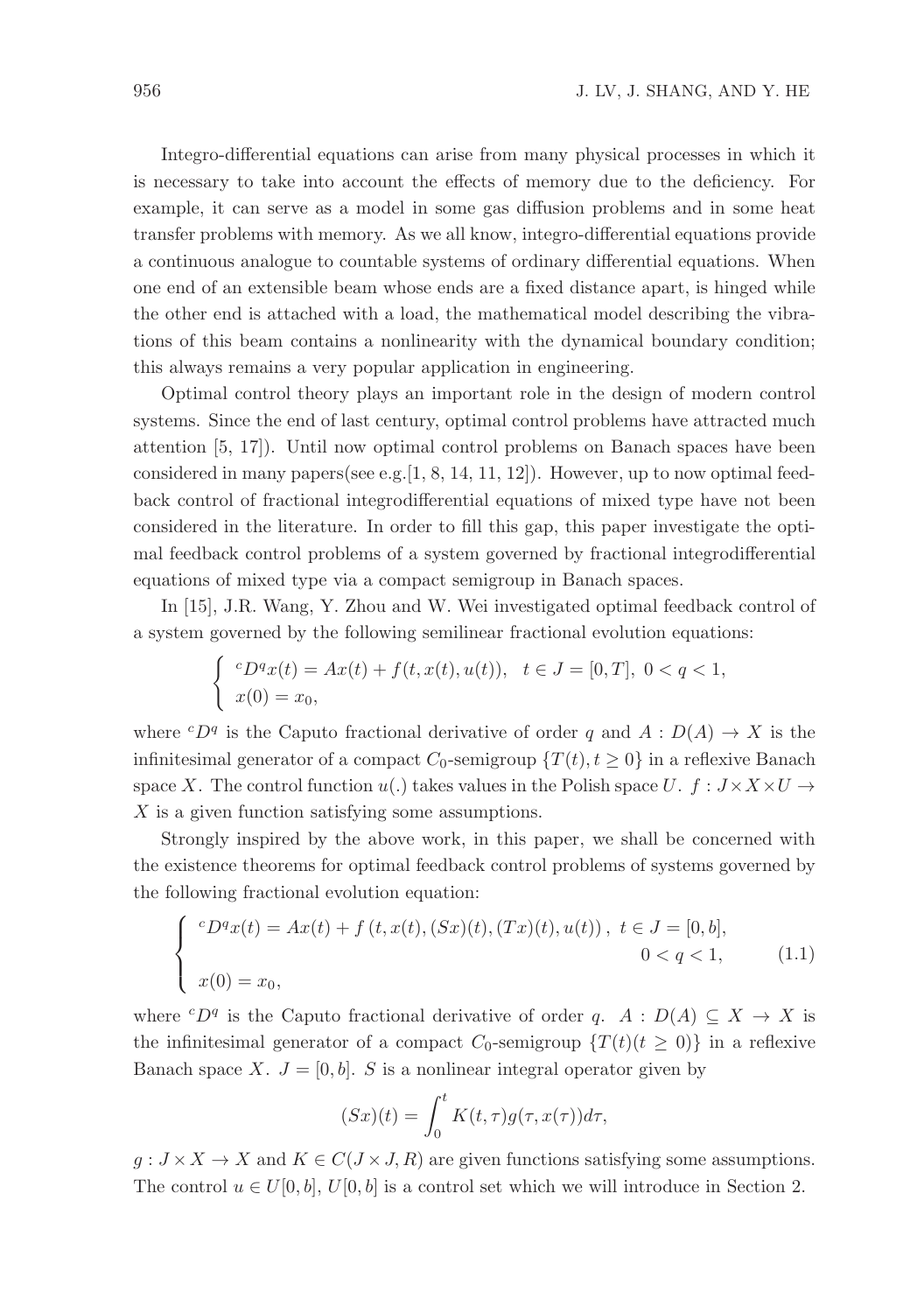The rest of this paper is organized as follows. In section 2, some notations and preparation results are given. In section 3, the existence of mild solutions and feasible pairs for fractional impulsive evolution equations are presented. We introduce an existence result of optimal feedback controls for Lagrange problem  $(\mathscr{P})$  in section 4.

#### 2. PRELIMINARIES

In this section, we introduce the notations, definitions, and preliminary facts that will be used in the remainder of this paper.

Throughout this paper, let X be a reflexive Banach space with the norm  $\|.\|$  and U be a Polish space. Let  $C(J, X)$  denotes the Banach space of all X-value continuous functions from J into X with the norm  $||x||_{C(J,X)} = \sup_{t \in J} ||x(t)||.$ 

Throughout this paper, we suppose  $M := \sup_{t \in [0,\infty)} ||T(t)|| < \infty$ . Let  $U[0, b] =$  ${u : J \to U | u(.)$  is measurable}. Any element in  $U[0, b]$  is called a control on J. Define  $||x_\tau||_B = \sup_{0 \le s \le \tau} ||x(s)||$ ,  $O_r(x) = \{y \in X | ||y - x|| < r\}.$ 

Firstly, let us recall the following known definitions. For more details, see [3, 7, 9]. **Definition 2.1** The fractional integral of order q with the lower limit zero for a function  $f$  is defined as

$$
I_{0+}^q f(t) = \frac{1}{\Gamma(q)} \int_0^t \frac{f(s)}{(t-s)^{1-q}} ds, \ t > 0, \ q > 0,
$$
\n(2.1)

provided the right side is point-wise defined on  $[0, \infty)$ , where  $\Gamma(.)$  is the gamma function.

**Definition 2.2** The Riemann-Liouville derivative of order  $q$  with the lower limit zero for a function  $f : [0, \infty) \to R$  can be written as

$$
{}^{L}D_{0+}^{q}f(t) = \frac{1}{\Gamma(n-q)} \left(\frac{d}{dt}\right)^{n} \int_{0}^{t} \frac{f(s)}{(t-s)^{q-n+1}} ds, \ t > 0, \ n-1 < q < n. \tag{2.2}
$$

**Definition 2.3** The Caputo derivative of order q for a function  $f : [0, \infty) \to R$  can be written as

$$
{}^{c}D_{0+}^{q}f(t) = {}^{L}D^{q}[f(t) - \sum_{k=0}^{n-1} \frac{t^{k}}{k!} f^{(k)}(0)], \ t > 0, \ n - 1 < q < n. \tag{2.3}
$$

## Remark 2.4

(*i*) If  $f(t) \in C^n[0,\infty)$ , then

$$
{}^{c}D_{0+}^{q}f(t) = \frac{1}{\Gamma(n-q)} \int_{0}^{t} \frac{f^{(n)}(s)}{(t-s)^{q+1-n}} ds
$$
  
=  $I_{0+}^{n-q} f^{(n)}(t), t > 0, n-1 < q < n.$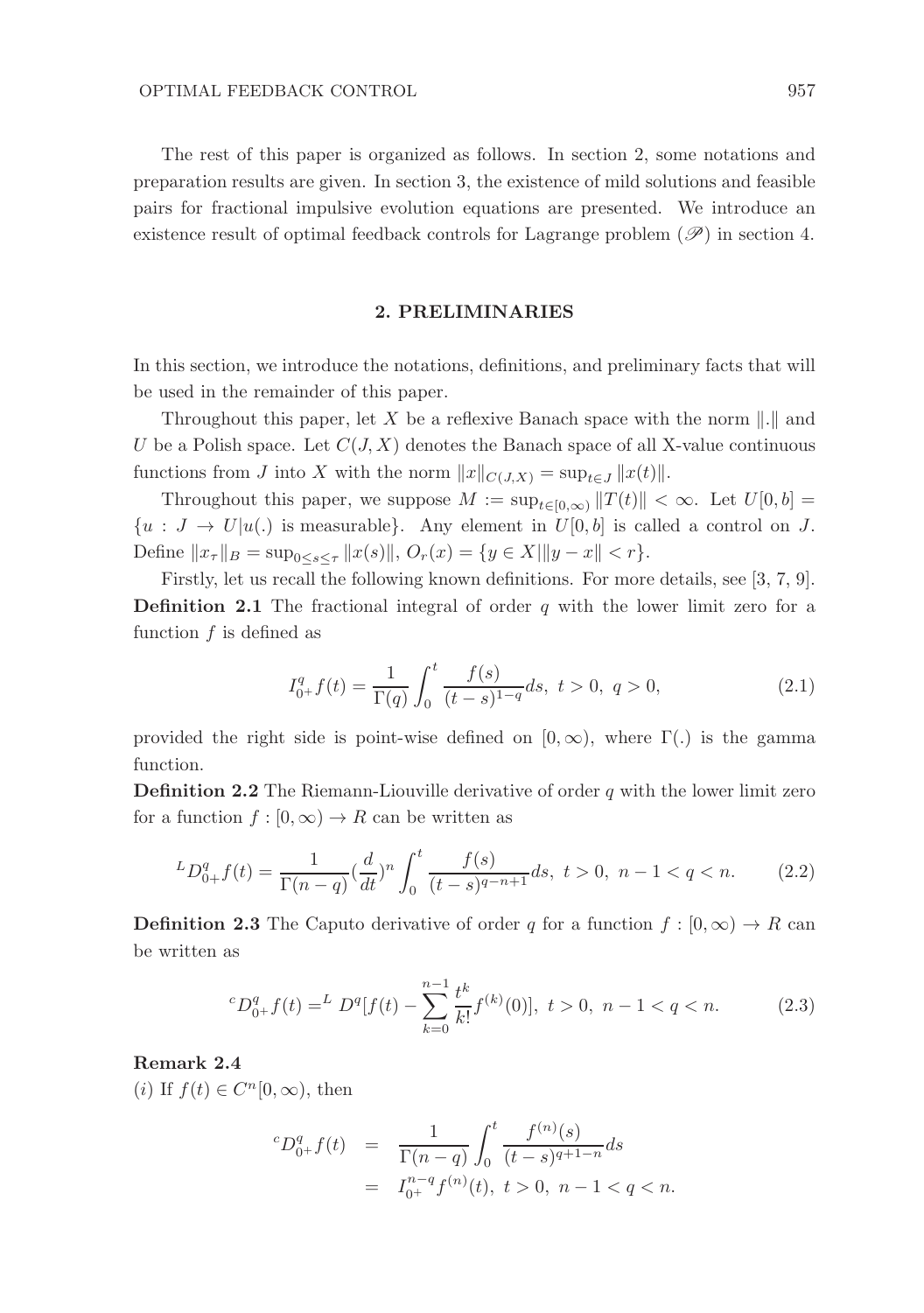(*ii*) The Caputo derivative of a constant is equal to zero.

(*iii*) If f is an abstract function with values in  $X$ , then integrals which appear in Definition 2.1 and 2.2 are taken in Bochner's sense.

**Definition 2.5.** [6] Let X and Y be two metric spaces. A multifunction  $\Gamma: X \to 2^Y$ ia said to be pseudo-continuous at  $t \in X$  if

$$
\bigcap_{\varepsilon>0}\overline{\Gamma(O_{\varepsilon}(t))}=\Gamma(t).
$$

Based on [13, 18], we give the following definition of mild solutions for the system  $(1.1).$ 

**Definition 2.6.** By a mild solution of the system  $(1.1)$  we mean that a function  $x \in C(J, X)$  which satisfies the following integral equation

$$
x(t) = S_q(t)x_0 + \int_0^t (t - \tau)^{q-1} T_q(t - \tau) f(\tau, x(\tau), (Sx)(\tau), u(\tau)) d\tau, \ t \in J \qquad (2.4)
$$

where

$$
S_q(t) = \int_0^\infty \xi_q(\theta) T(t^q \theta) d\theta, \ T_q(t) = q \int_0^\infty \theta \xi_q(\theta) T(t^q \theta) d\theta,
$$

and

$$
\xi_q(\theta) = \frac{1}{q} \theta^{-(1+\frac{1}{q})} \overline{\omega}_q(\theta^{-\frac{1}{q}}) \ge 0,
$$

$$
\overline{\omega}_q(\theta) = \frac{1}{\pi} \sum_{n=1}^{\infty} (-1)^{n-1} \theta^{-nq-1} \frac{\Gamma(nq+1)}{n!} \sin(n\pi q), \ \theta \in (0, \infty),
$$

 $\xi_q$  is a probability density function defined on  $(0, \infty)$ , that is

$$
\xi_q(\theta) \ge 0, \ \theta \in (0, \infty)
$$
 and  $\int_0^\infty \xi_q(\theta) d\theta = 1.$ 

**Definition 2.7.** A pair  $(x(.) , u(.))$  is said to be feasible if x is satisfied (2.4) and

$$
u(t) \in \Gamma(t, x(t)), \ a.e. \ t \in [0, b].
$$

Define

$$
P = \{(x(.), u(.)) \in PC(J, X) \times U[0, b] | (x(.), u(.)) \text{ is feasible}\},
$$
  

$$
P[s, v] = \{(x(.), u(.)) \in C([s, v], X) \times U[s, v] | (x(.), u(.)) \text{ is feasible}\},
$$

for any interval  $[s, v]$ .

**Lemma 2.8.** (Lemma 3.2-3.4 [18]) The operators  $S_q(t)$  and  $T_q(t)$  have the following properties:

(i) for any fixed  $t \geq 0$ ,  $S_q(t)$  and  $T_q(t)$  are linear and bounded operators, i.e., for any  $x \in X$ ,

$$
||S_q(t)x|| \le M||x||
$$
 and  $||T_q(t)x|| \le \frac{qM}{\Gamma(q+1)}||x||;$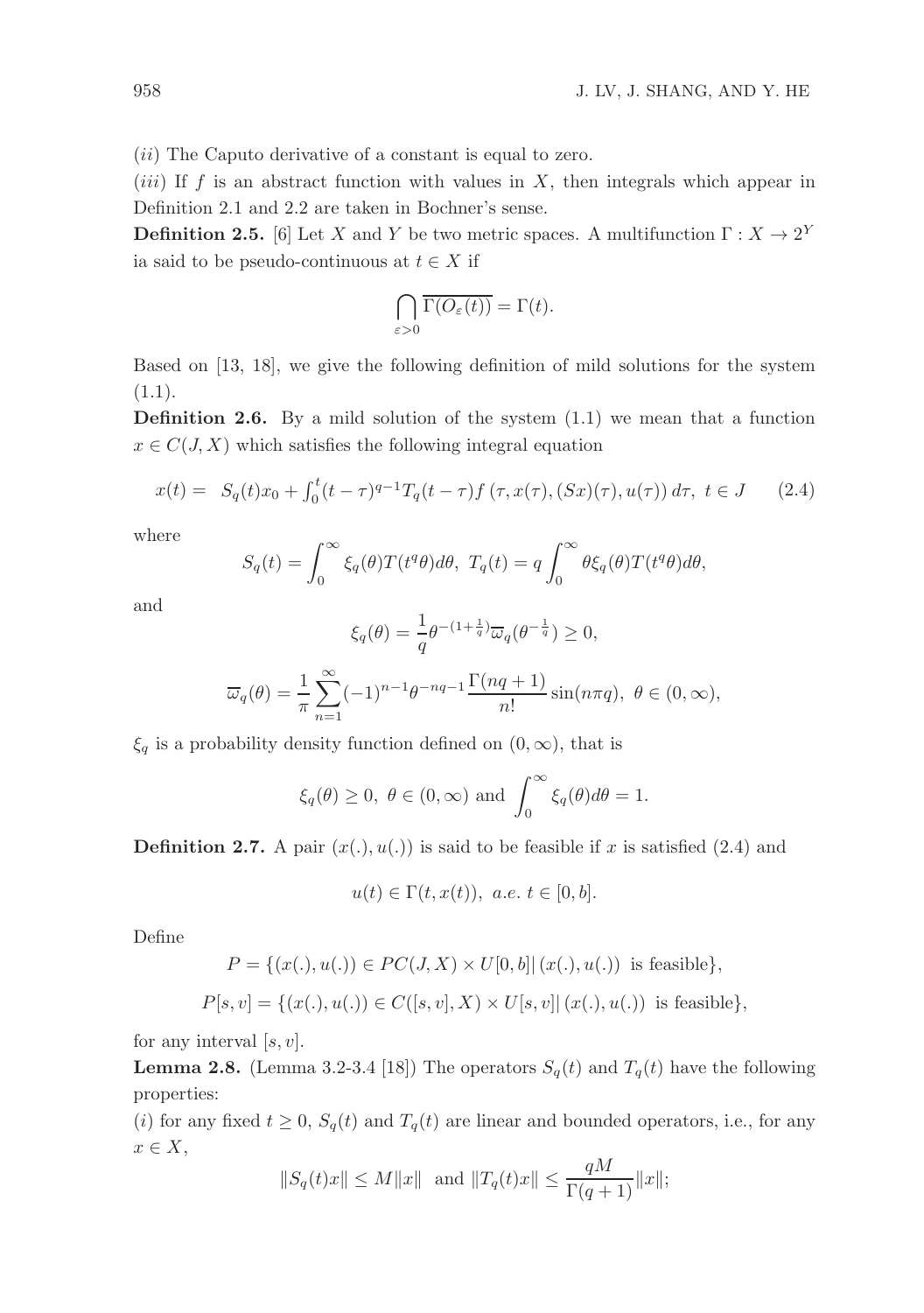(ii)  $\{S_q(t), t \geq 0\}$  and  $\{T_q(t), t \geq 0\}$  are strongly continuous;

(*iii*) for every  $t > 0$ ,  $S_q(t)$  and  $T_q(t)$  are also compact operators if  $T(t)$  is compact.

**Lemma 2.9.** [15] Assume that  $T(t)$  is a compact operator for every  $t > 0$ . Then the operator  $\mathcal{N}_1: L^p(J,X) \to C(J,X)$ , for some  $1 > q > \frac{1}{p}$ ,  $p > 1$ , given by

$$
(\mathcal{N}_1 h)(.) = \int_0^\cdot (1 - \tau)^{q-1} T_q(1 - \tau) h(\tau) d\tau,
$$

is compact for  $h \in L^p(J, X)$ .

Let us recall the generalized Gronwall inequality with caputo singularity which can be found in [16].

**Lemma 2.10.** Suppose  $\beta > 0$ ,  $a(t)$  is a nonnegative function locally integrable on  $[0, b]$  and  $b(t)$  is a nonnegative, nondecreasing continuous function defined on  $[0, b], b(t) \leq M$ (constant) and suppose  $y(t)$  is nonnegative and locally integrable on  $[0, b]$  with

$$
y(t) \le a(t) + b(t) \int_0^t (t-s)^{\beta-1} y(s) ds, t \in [0, b].
$$

Then

$$
y(t) \le a(t) + \int_0^t \left[ \sum_{n=1}^\infty \frac{[b(t)\Gamma(\beta)]^n}{\Gamma(n\beta)} (t-s)^{n\beta-1} a(s) \right] ds, \ t \in [0, b].
$$

Furthermore, if  $a(t)$  is a nondecreasing function on [0, b], then

$$
y(t) \le a(t) E_{\beta} \left( b(t) \Gamma(\beta) t^{\beta} \right),
$$

where  $E_\beta$  is the Mittag-Leffler function defined by

$$
E_{\beta}(z) = \sum_{k=0}^{\infty} \frac{z^k}{\Gamma(k\beta + 1)}.
$$

**Lemma 2.11.** (Schaefer's fixed point theorem) Let  $X$  be a Banach spaces and  $F: X \to X$  be a completely continuous operator. If the set

$$
E(F) = \{ y \in X : y = \lambda F y \text{ for some } \lambda \in [0, 1] \}.
$$

is bounded, then F has at least a fixed point.

# 3. EXISTENCE OF FEASIBLE PAIRS FOR FRACTIONAL IMPULSIVE EVOLUTION EQUATIONS

In this section, we present the existence of feasible pairs for system (1.1). To establish our results, we introduce the following hypotheses.

 $(H_1): T(t)$  is a compact operator for every  $t > 0$ .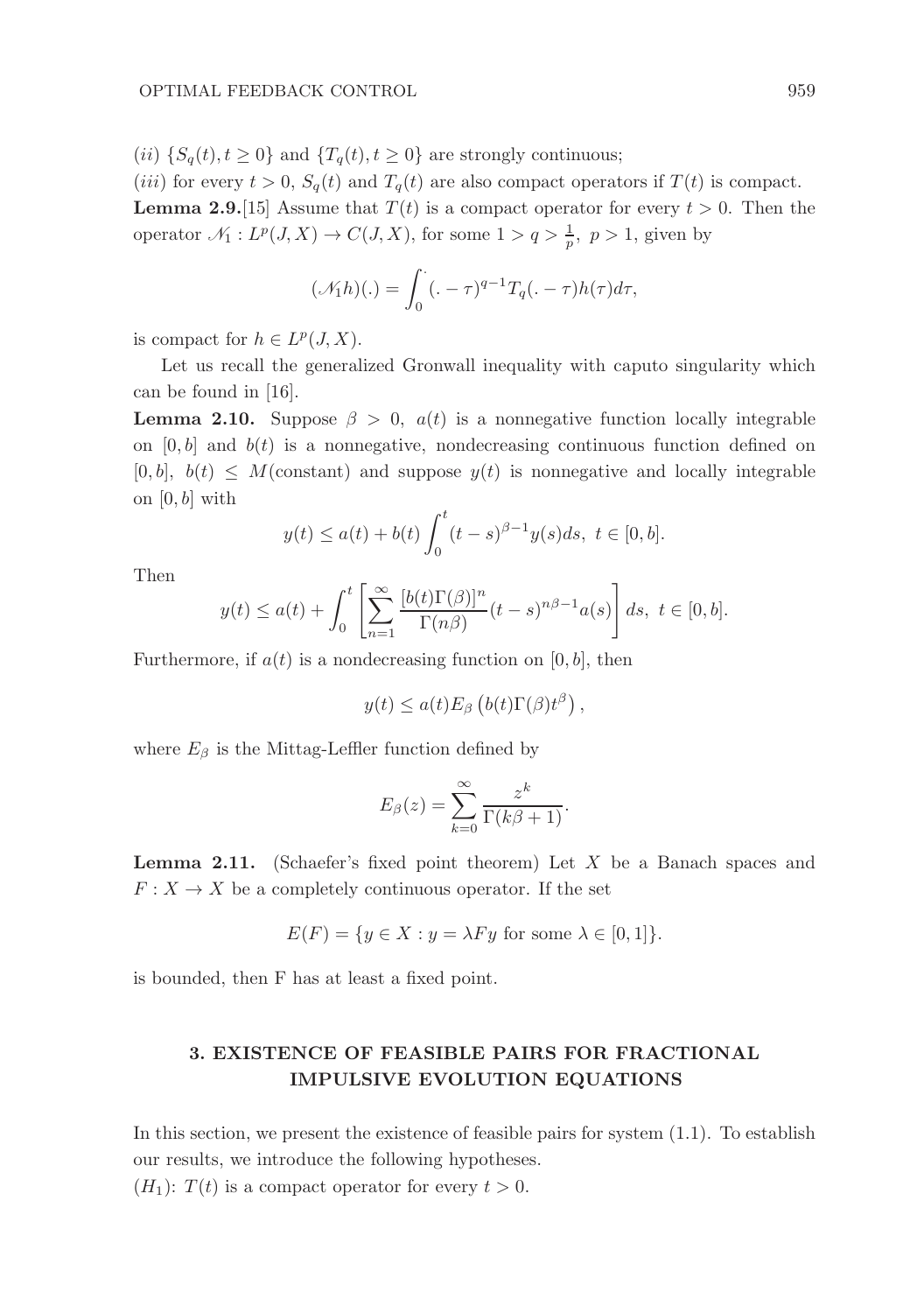$(H_2)$ : X is a reflexive Banach space and U is a Polish space.

 $(H_3): g: J \times X \to X$  satisfies:

(1) For each  $x \in X$ ,  $t \to g(t, x)$  is measurable;

(2) g satisfies local Lipschitz continuity with respect to x, i.e., for arbitrary  $x_1, x_2 \in X$ satisfying  $||x_1||, ||x_2|| \leq \rho$ , there exists a constant  $L(\rho) > 0$  such that

$$
||g(t, x_1) - g(t, x_2)|| \le L(\rho) ||x_1 - x_2||, \text{ for all } t \in J;
$$

(3) There exists a constant  $c > 0$  such that

$$
||g(t, x)|| \le c(1 + ||x||)
$$
, for all  $t \in J$ .

 $(H_4): K \in C(J \times J, R).$ 

 $(H_5): f: J \times X \times X \times U \rightarrow X$  satisfies:

(1) f is Borel measurable in  $(t, y, z, u)$  and is continuous in  $(y, z, u)$ ;

(2) f satisfies local Lipschitz continuity with respect to  $(y, z)$ , i.e., for any  $\rho > 0$ , there is a constant  $M_{\rho} > 0$  such that

$$
|| f(t, y_1, z_1, u) - f(t, y_2, z_2, u)|| \le M_\rho(||y_1 - y_2|| + ||z_1 - z_2||),
$$

for any  $y_1, y_2, z_1, z_2 \in X, t \in J$  and uniformly  $u \in U$  provided with  $||y_1||, ||y_2||, ||z_1||$ ,  $||z_2|| \leq \rho;$ 

(3) There exists a constant  $H > 0$  such that

$$
||f(t, y, z, u)|| \le H(1 + ||y|| + ||z||),
$$

for arbitrary  $t \in J$ ,  $u \in U$ ;

(4) For almost all  $t \in J$ , the set  $f(t, y, z, \Gamma(t, y))$  satisfies the following:

$$
\bigcap_{\delta>0} \overline{co}f(t, O_{\delta}(y), O_{\delta}(z), \Gamma(O_{\delta}(t, y))) = f(t, y, z, \Gamma(t, y)).
$$

 $(H_6)$ :

 $(H_7)$ :  $\Gamma: J \times X \to 2^U$  is pseudo-continuous.

**Lemma 3.1.**[14] Under assumptions  $(H_3)$  and  $(H_4)$ , the operator S has the following properties:

 $(1)\forall x_1, x_2 \in C(J, X), \text{ let } ||x_1||_{C(J, X)}, ||x_2||_{C(J, X)} \leq \rho, \text{ then}$ 

$$
||(Sx_1)(t) - (Sx_2)(t)|| \le L(\rho)t||K|| \|(x_1)_t - (x_2)_t||_B.
$$

(2) For any  $\delta > 0$ , if  $y(t) \in O_{\delta}(x(t))$  for all  $t \in J$ , then  $(Sy)(t) \in O_{M' \delta}((Sx)(t))$  for all  $t \in J$ , where  $M' > 0$  is a constant independent on t. (3) For  $x \in C(J, X)$ 

$$
||(Sx)(t)|| \le cb||K||(1+||x_t||_B).
$$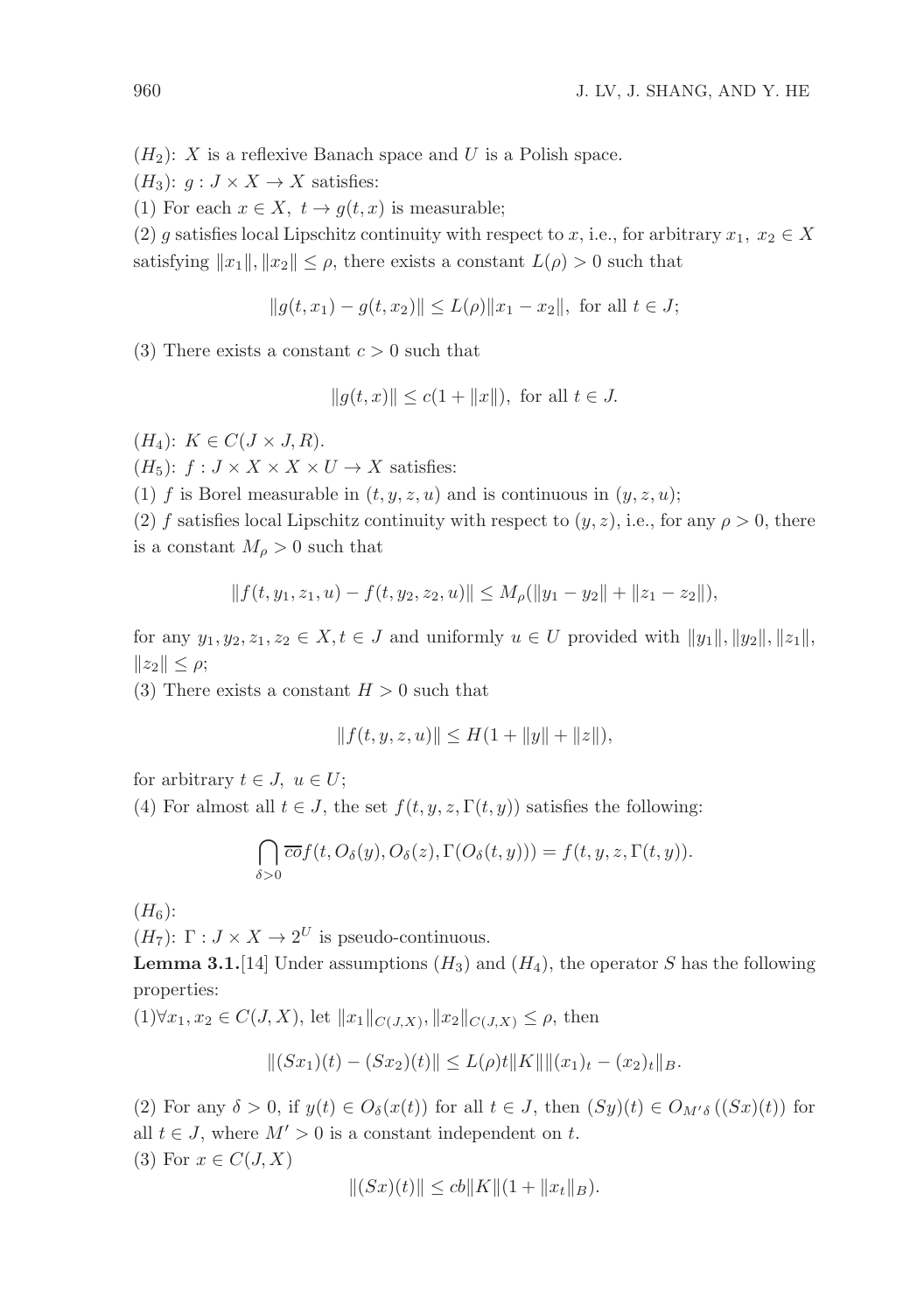Consider the following fractional evolution system without impulsive

$$
\begin{cases} \ ^{c}D^{q}x(t) = Ax(t) + f(t, x(t), (Sx)(t), u(t)), \ 0 < q < 1, \ t \in J = [0, b], \\ \ x(0) = x_{0}. \end{cases}
$$
 (3.1)

Based on [13, 18], a mild solution  $x(.) \in C(J, X)$  of (3.1) is defined as a solution of the following integral equation:

$$
x(t) = S_q(t)x_0 + \int_0^t (t - \tau)^{q-1} T_q(t - \tau) f(\tau, x(\tau), (Sx)(\tau), u(\tau)) d\tau, \ t \in J.
$$

**Theorem 3.2.** Assume that the conditions  $(H_1), (H_2), (H_3), (H_4)$ , and  $(H_5)(1)(3)$ are satisfied, then system (3.1) has at least a fixed point  $x \in C(J, X)$  and

$$
||x||_{C(J,X)} \le \zeta
$$

for some constant  $\zeta > 0$ . Moreover,  $(H_5)(2)$  holds, the solution of (3.1) is unique. **Proof.** Consider the operator  $F: C(J, X) \to C(J, X)$  defined by

$$
(Fx)(t) = S_q(t)x_0 + \int_0^t (t-\tau)^{q-1} T_q(t-\tau) f(\tau, x(\tau), (Sx)(\tau), u(\tau)) d\tau, \ t \in J.
$$

It is obvious that F is well defined due to Lemma 2.8. For the sake of convenience, we subdivide the proof into several steps.

Step 1:  $Fx \in C(J, X)$  for every  $x \in C(J, X)$ .

Taking into account the imposed assumptions and Lemma 2.8, one can easily show that,  $Fx \in C(J, X)$  for every  $x \in C(J, X)$ . So we omit the proof here.

Step 2: F is a continuous operator on  $C(J, X)$ .

Let  $\{x_n\} \subseteq C(J,X)$  with  $x_n \to x$  on  $C(J,X)$ . Then there exists a constant  $\rho >$  $0$ (dependently of  $\{x_n\}$ ) such that  $||x_n||_{C(J,X)}, ||x||_{C(J,X)} \leq \rho$ . From  $(H_5)(2)$  and Lemma 3.1, we have

$$
\| (Fx_n)(t) - (Fx)(t) \|
$$
  
\n
$$
\leq \int_0^t (t - \tau)^{q-1} \|T_q(t - \tau)\| \| f(\tau, x_n(\tau), (Sx_n)(\tau), u(\tau)) -
$$
  
\n
$$
f(\tau, x(\tau), (Sx)(\tau), u(\tau)) \| d\tau
$$
  
\n
$$
\leq \frac{MM_\rho}{\Gamma(q)} \int_0^t (t - \tau)^{q-1} ( \|x_n(\tau) - x(\tau)\| + \| (Sx_n)(\tau) - (Sx)(\tau) \| ) d\tau
$$
  
\n
$$
\leq \frac{MM_\rho b^q (1 + L(\rho) b \| K \|)}{\Gamma(q+1)} \|x_n - x\|_{C(J,X)} \to 0, \text{ as } n \to +\infty.
$$

which implies that  $F$  is continuous.

Step 3: F maps bounded sets into bounded sets in  $C(J, X)$ .

Indeed, it is enough to show that for any  $r > 0$  there exists a  $l > 0$  such that for each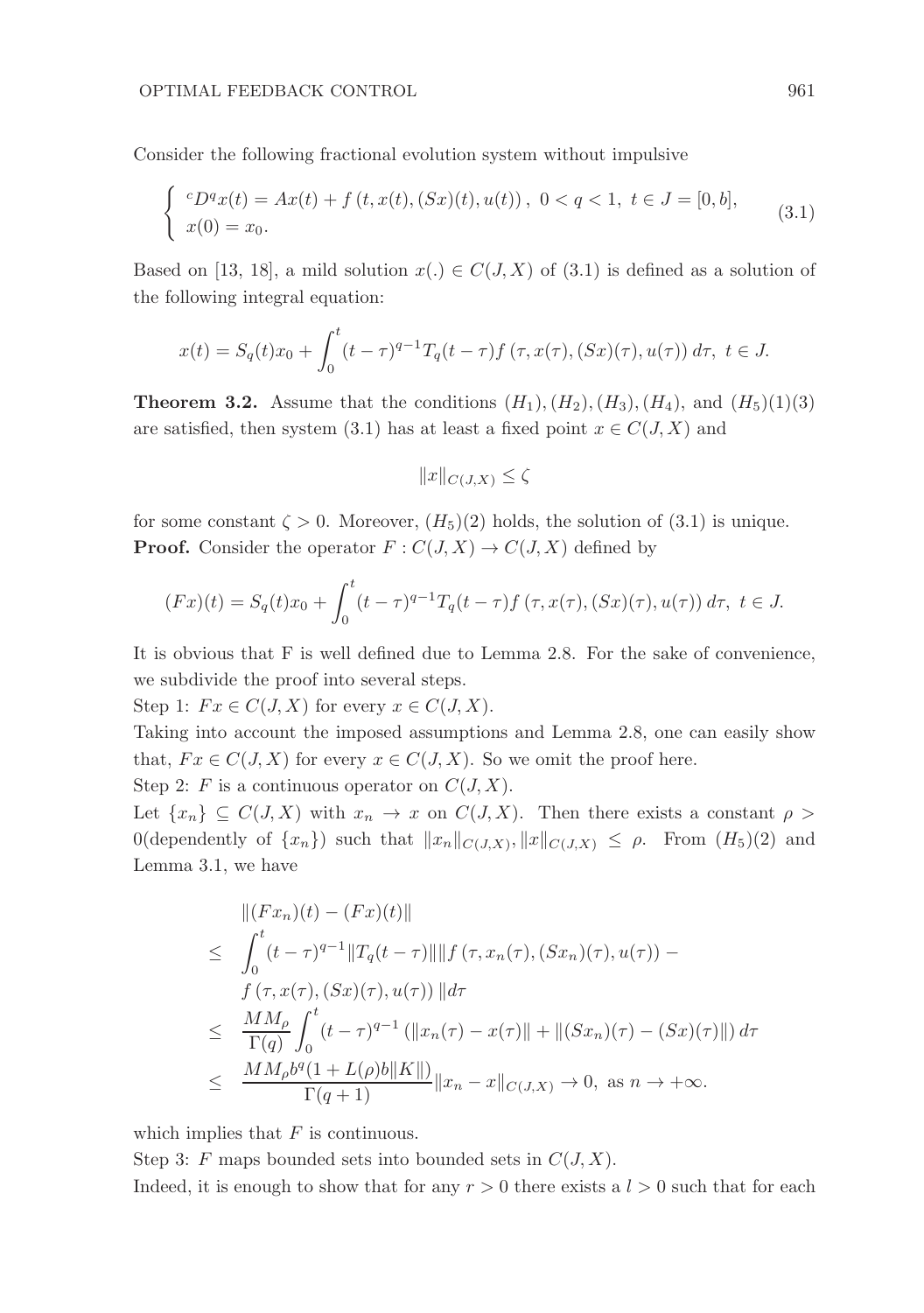$x \in B_r = \{x \in C(J, X) : ||x||_{C(J, X)} \leq r\}$ , we have  $||Fx||_{C(J, X)} \leq l$ . For each  $t \in J$ , we have

$$
\begin{aligned} ||(Fx)(t)|| &\leq ||S_q(t)x_0|| \\ &+ \int_0^t (t-\tau)^{q-1} ||T_q(t-\tau)|| ||f(\tau, x(\tau), (Sx)(\tau), u(\tau))|| d\tau \\ &\leq & M ||x_0|| \\ &+ \frac{M}{\Gamma(q)} \int_0^t (t-\tau)^{q-1} H \left(1 + ||x(\tau)|| + ||(Sx)(\tau)||\right) d\tau \\ &\leq & M ||x_0|| + \frac{Mb^q}{\Gamma(q+1)} H \left[1 + r + cb||K||(1+r)\right] := l. \end{aligned}
$$

Step 4: F maps bounded sets into equicontinuous sets of  $C(J, X)$ . For any  $x \in B_r$ , let  $0 = t_1 < t_2 \leq b$ , we get

$$
\| (Fx)(t_2) - (Fx)(0) \|
$$
  
\n
$$
\leq \| S_q(t_2)x_0 - S_q(0)x_0 \|
$$
  
\n
$$
+ \| \int_0^{t_2} (t_2 - \tau)^{q-1} T_q(t_2 - \tau) f(\tau, x(\tau), (Sx)(\tau), u(\tau)) d\tau \|
$$
  
\n
$$
\leq \| S_q(t_2)x_0 - S_q(0)x_0 \| + \frac{Mt_2^q}{\Gamma(q+1)} H [1 + r + cb \| K \| (1+r) ]
$$
  
\n
$$
\to 0, \text{ as } t_2 \to 0^+.
$$

For  $0 < t_1 < t_2 \leq b$ , selecting  $\varepsilon > 0$  sufficiently small, we have

$$
\| (Fx)(t_2) - (Fx)(t_1) \|
$$
\n
$$
\leq \| S_q(t_2)x_0 - S_q(t_1)x_0 \|
$$
\n
$$
+ \| \int_{t_1}^{t_2} (t_2 - \tau)^{q-1} T_q(t_2 - \tau) f(\tau, x(\tau), (Sx)(\tau), u(\tau)) d\tau \|
$$
\n
$$
+ \| \int_0^{t_1} \left[ (t_2 - \tau)^{q-1} - (t_1 - \tau)^{q-1} \right] T_q(t_2 - \tau) f(\tau, x(\tau), (Sx)(\tau), u(\tau)) d\tau \|
$$
\n
$$
+ \| \int_0^{t_1} (t_1 - \tau)^{q-1} \left[ T_q(t_2 - \tau) - T_q(t_1 - \tau) \right] f(\tau, x(\tau), (Sx)(\tau), u(\tau)) d\tau \|
$$
\n
$$
\leq \| S_q(t_2)x_0 - S_q(t_1)x_0 \| + \frac{M}{\Gamma(q)} H \left[ 1 + r + cb \| K \| (1+r) \right] \int_{t_1}^{t_2} (t_2 - \tau)^{q-1} d\tau
$$
\n
$$
+ \frac{M}{\Gamma(q)} H \left[ 1 + r + cb \| K \| (1+r) \right] \int_0^{t_1} \left[ (t_1 - \tau)^{q-1} - (t_2 - \tau)^{q-1} \right] d\tau
$$
\n
$$
+ \| \int_0^{t_1} (t_1 - \tau)^{q-1} \left[ T_q(t_2 - \tau) - T_q(t_1 - \tau) \right] f(\tau, x(\tau), (Sx)(\tau), u(\tau)) d\tau \|
$$
\n
$$
\leq I_1 + I_2 + I_3 + I_4,
$$

where

$$
I_1 = ||S_q(t_2)x_0 - S_q(t_1)x_0||,
$$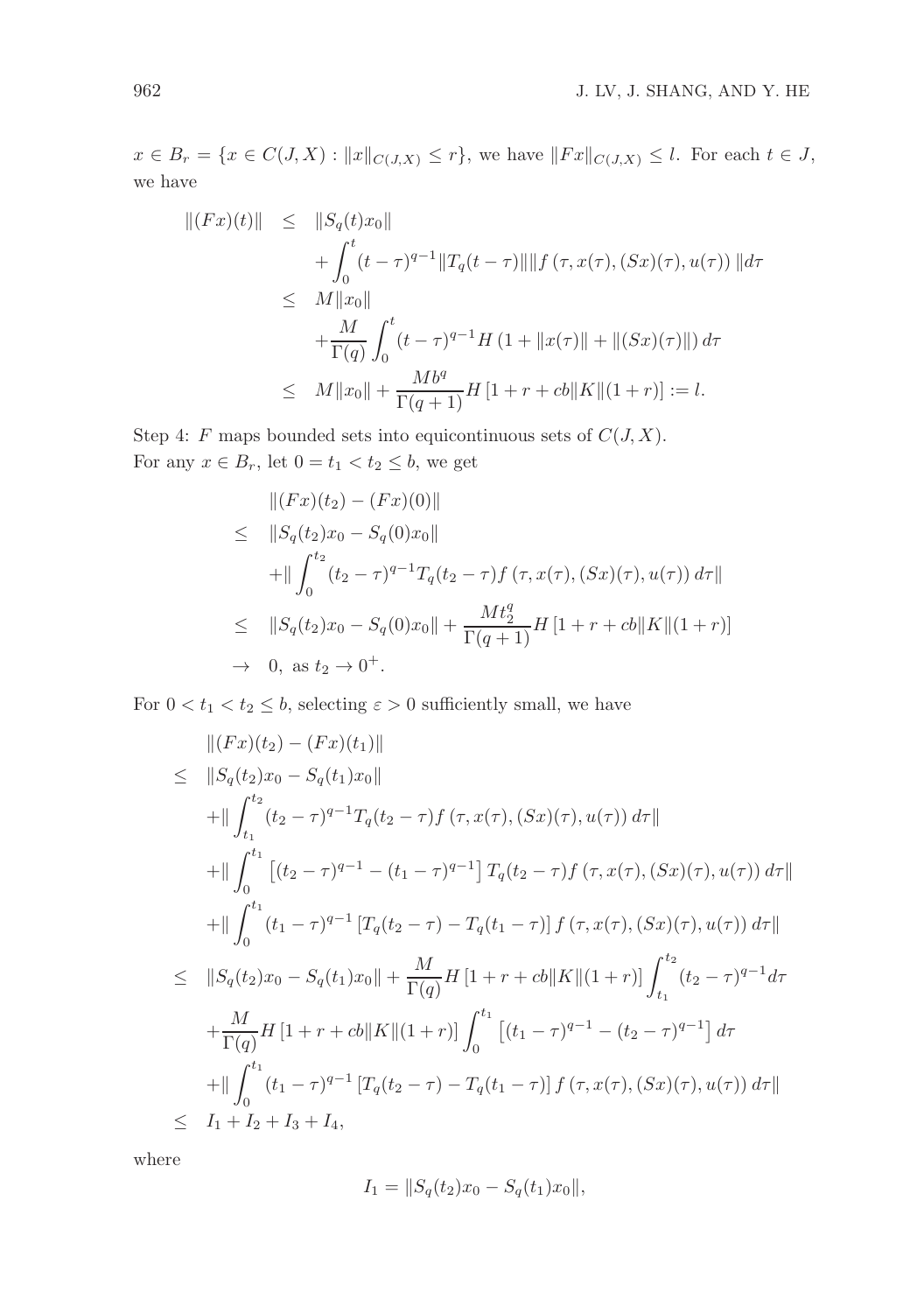$$
I_2 = \frac{M(t_2 - t_1)^q}{\Gamma(q+1)} H [1 + r + cb] K ||(1+r)],
$$
  
\n
$$
I_3 = \frac{MH[1 + r + cb]K ||(1+r)]}{\Gamma(q+1)} [t_1^q + (t_2 - t_1)^q - t_2^q],
$$
  
\n
$$
I_4 \le || \int_0^{t_1 - \varepsilon} (t_1 - \tau)^{q-1} [T_q(t_2 - \tau) - T_q(t_1 - \tau)] f(\tau, x(\tau), (Sx)(\tau), u(\tau)) d\tau||
$$
  
\n
$$
+ || \int_{t_1 - \varepsilon}^{t_1} (t_1 - \tau)^{q-1} [T_q(t_2 - \tau) - T_q(t_1 - \tau)] f(\tau, x(\tau), (Sx)(\tau), u(\tau)) d\tau||
$$
  
\n
$$
\le \sup_{\tau \in [0, t_1 - \varepsilon]} ||T_q(t_2 - \tau) - T_q(t_1 - \tau)||\frac{1}{q} H [1 + r + cb] K ||(1+r)] (t_1^q - \varepsilon^q)
$$
  
\n
$$
+ \frac{2M\varepsilon^q}{\Gamma(q+1)} H [1 + r + cb] K ||(1+r)].
$$

According to Lemma 2.8(ii), it is easy to see that  $I_1 \rightarrow 0$  as  $t_2 \rightarrow t_1$ . It is obviously that  $I_2, I_3$  tend to 0 independently of  $x \in B_r$ . Since  $(H_1)$  and Lemma 2.8 imply that the continuity of  $T_q(t)(t > 0)$  in t in the uniform operator topology, it is easy to see that  $I_4$  tends to zero independently of  $x \in B_r$  as  $t_2 \to t_1, \varepsilon \to 0$ . Thus,  $\|(Fx)(t_2)-(Fx)(t_1)\|$  tends to zero independently of  $x \in B_r$  as  $t_2 \to t_1$ , which means that  $\{Fx : x \in B_r\}$  is equicontinuous.

Step 5: For any  $t \in J$ ,  $\Omega(t) = \{(Fx)(t), x \in B_r)\}\$ is relatively compact in X. This is trivial for  $t = 0$ , since  $\Omega(0) = \{x_0\}$ . So it is only necessary to consider  $0 < t \leq b$ . Let  $0 < t \leq b$  be fixed. For  $\forall \varepsilon \in (0, t)$ ,  $\forall \delta > 0$ , define

$$
(F_{\varepsilon,\delta}x)(t)
$$
\n
$$
= \int_{\delta}^{\infty} \xi_q(\theta) T(t^q \theta) x_0 d\theta
$$
\n
$$
+ q \int_{0}^{t-\varepsilon} \int_{\delta}^{\infty} (t-s)^{q-1} \theta \xi_q(\theta) T((t-s)^q \theta) f(s, x(s), (Sx)(s), u(s)) d\theta ds
$$
\n
$$
\leq T(\varepsilon^q \delta) \Biggl\{ \int_{\delta}^{\infty} \xi_q(\theta) T(t^q \theta - \varepsilon^q \delta) x_0 d\theta
$$
\n
$$
+ q \int_{0}^{t-\varepsilon} \int_{\delta}^{\infty} (t-s)^{q-1} \theta \xi_q(\theta) T((t-s)^q \theta - \varepsilon^q \delta) f(s, x(s), (Sx)(s), u(s)) d\theta ds \Biggr\}.
$$

Then from the compactness of  $T(\varepsilon^q \delta)(\varepsilon^q \delta > 0)$ , we obtain that the set

$$
\Omega^{\varepsilon,\delta}(t) = \{ (F_{\varepsilon,\delta}x)(t), x \in B_r \}
$$

is relatively compact in X for  $\forall \varepsilon \in (0, t)$  and  $\forall \delta > 0$ . Moreover, we have

$$
|| (Fx)(t) - (F_{\varepsilon,\delta}x)(t)||
$$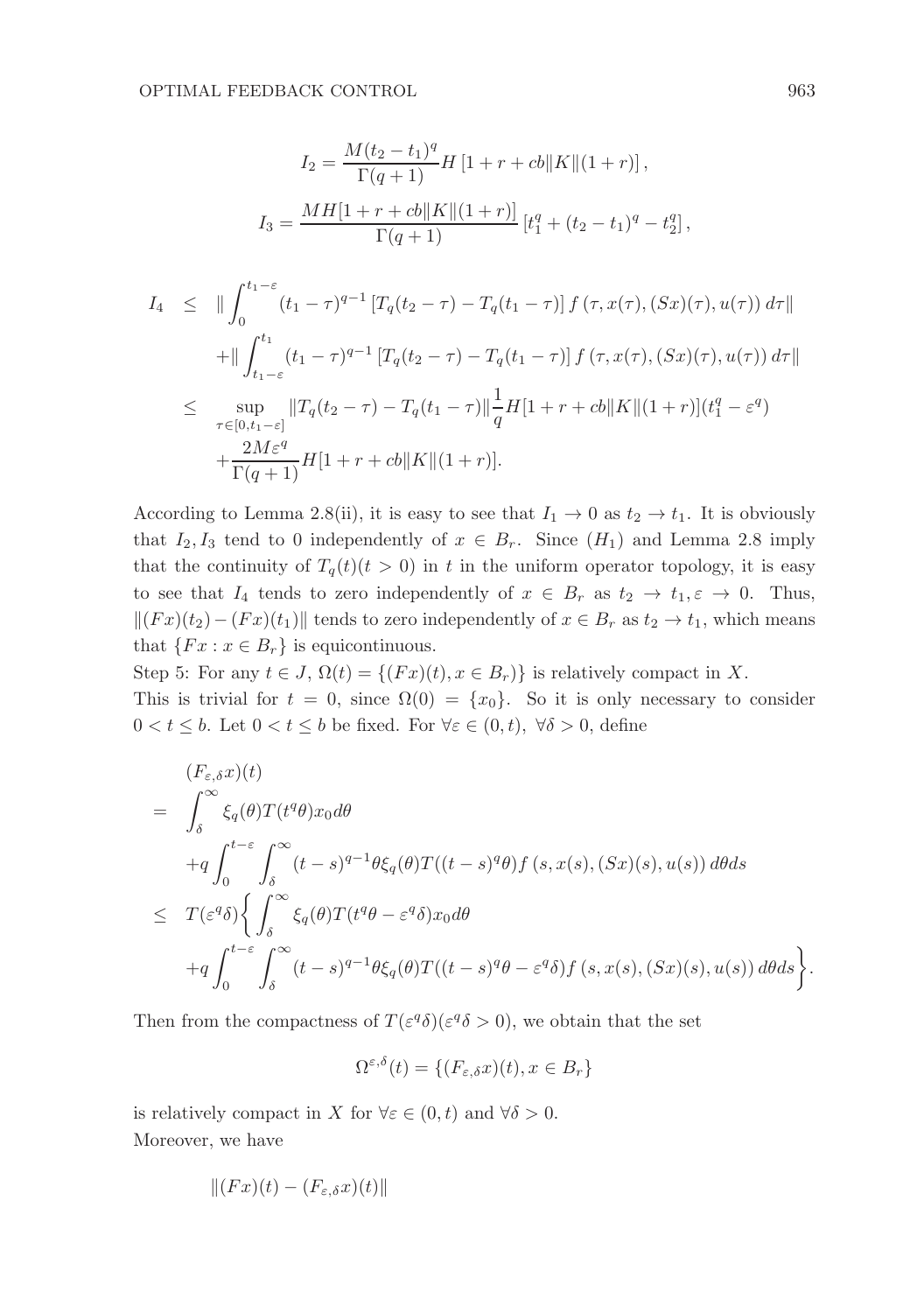$$
\leq \|\int_0^{\delta} \xi_q(\theta) T(t^q \theta) x_0 d\theta\|
$$
  
+ 
$$
\left\| q \int_0^t \int_0^{\delta} (t-s)^{q-1} \theta \xi_q(\theta) T((t-s)^q \theta) f(s, x(s), (Sx)(s), u(s)) d\theta ds \right\|
$$
  
+ 
$$
\left\| q \int_{t-\varepsilon}^t \int_{\delta}^{\infty} (t-s)^{q-1} \theta \xi_q(\theta) T((t-s)^q \theta) f(s, x(s), (Sx)(s), u(s)) d\theta ds \right\|
$$
  

$$
\leq M \|x_0\| \int_0^{\delta} \xi_q(\theta) d\theta + Mb^q H[1+r+c b]K \|(1+r)\| \int_0^{\delta} \theta \xi_q(\theta) d\theta
$$
  
+ 
$$
\frac{MH[1+r+c b]K \|(1+r)] \varepsilon^q}{\Gamma(1+q)} \to 0, \text{ as } \varepsilon \to 0, \delta \to 0.
$$

Therefore, there are relatively compact sets arbitrarily close to the set  $\Omega(t)$ ,  $t > 0$ . Hence the set  $\Omega(t)$ ,  $t > 0$  is also relatively compact in X.

As a consequence of Step 3-Step 5 together with the Arzola-Ascoli theorem, we can conclude that  $\{Fx : x \in B_r\} \subseteq C(J,X)$  is relatively compact set. Step 6: A priori bounds.

Now it remains to show that the set

$$
E(F) = \{ x \in C(J, X) : x = \lambda Fx, \text{ for some } \lambda \in [0, 1] \}
$$

is bounded.

Let  $x \in E(F)$ , then  $x = \lambda Fx$  for some  $\lambda \in [0,1]$ . For any  $t \in J$ , we have

$$
||x(t)|| = ||(\lambda Fx)(t)||
$$
  
\n
$$
\leq ||S_q(t)x_0|| + ||\int_0^t (t-\tau)^{q-1} T_q(t-\tau) f(\tau, x(\tau), (Sx)(\tau), u(\tau)) d\tau||
$$
  
\n
$$
\leq M||x_0|| + \frac{M}{\Gamma(q)} \int_0^t (t-\tau)^{q-1} ||f(\tau, x(\tau), (Sx)(\tau), u(\tau))|| d\tau
$$
  
\n
$$
\leq M||x_0|| + \frac{Mb^q H(1+cb||K||)}{\Gamma(q+1)} + \frac{MH(1+cb||K||)}{\Gamma(q)} \int_0^t (t-\tau)^{q-1} ||x(\tau)|| d\tau.
$$

Let  $W(t) = ||x(t)||$ , using Lemma 2.10, we can deduce that there exists a constant  $\xi > 0$  such that  $||x||_{C(J,X)} \leq \xi$ .

As a consequence of Lemma 2.11, we deduce that F has a fixed point  $x \in C(J, X)$ which is a solution of the problem (3.1) and  $||x||_{C(J,X)} \leq \xi$ .

Let  $\bar{x}$  be another solution of system (1.1). From the above discussion, we obtain that there exists a constant  $\xi > 0$  such that  $||x||_{C(J,X)} \leq \xi$ ,  $||\overline{x}||_{C(J,X)} \leq \xi$ . By  $(H_5)(2)$  and  $(H_3)(2)$ , we have

$$
||x(t) - \overline{x}(t)||
$$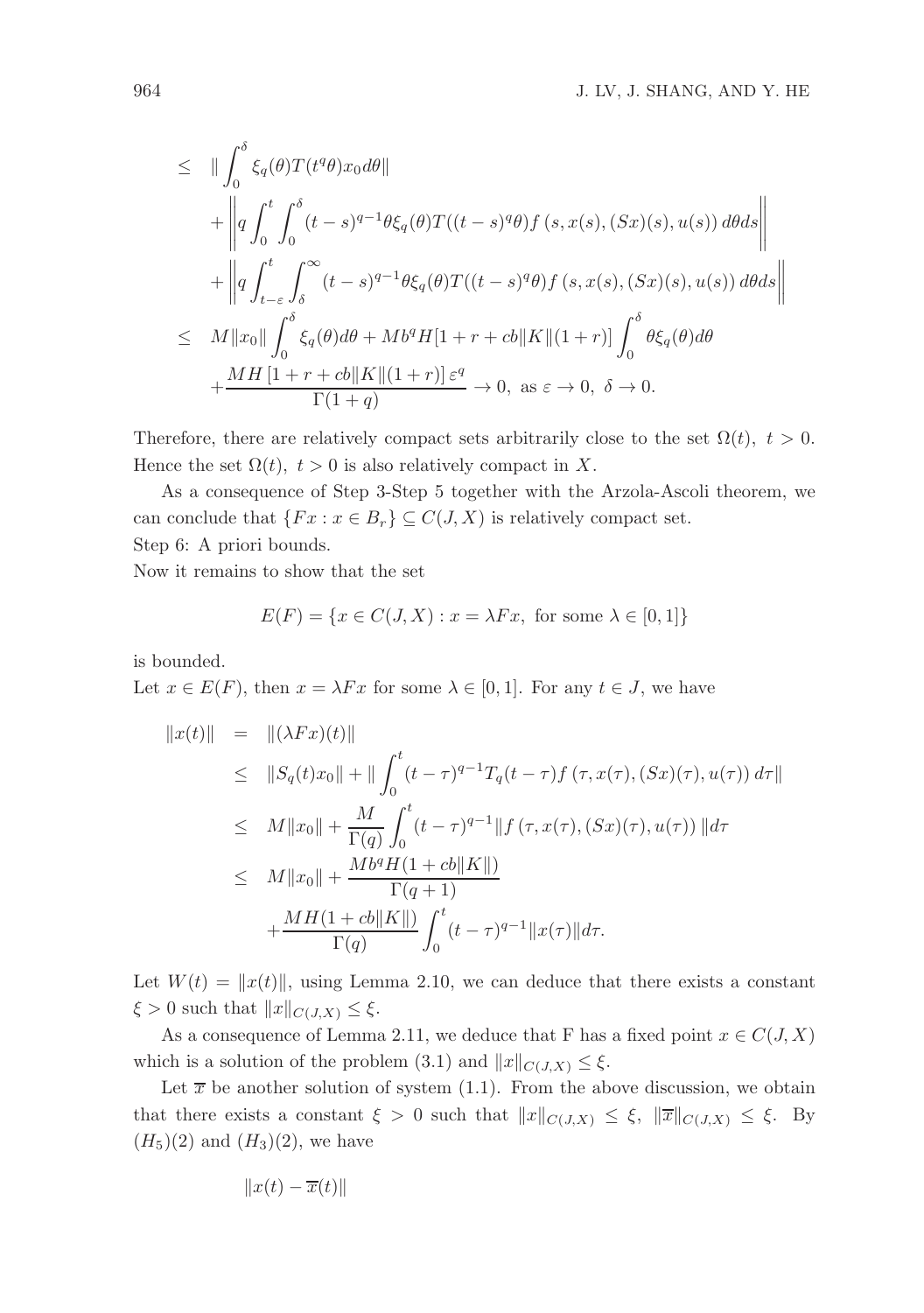$$
\leq \frac{M}{\Gamma(q)} \int_0^t (t-\tau)^{q-1} ||f(\tau, x(\tau), (Sx)(\tau), u(\tau))
$$
  
\n
$$
-f(\tau, \overline{x}(\tau), (S\overline{x})(\tau), u(\tau)) || d\tau
$$
  
\n
$$
\leq \frac{M}{\Gamma(q)} \int_0^t (t-\tau)^{q-1} M_\rho (||x(\tau) - \overline{x}(\tau)|| + ||(Sx)(\tau) - (S\overline{x})(\tau)||) d\tau
$$
  
\n
$$
\leq \frac{1}{\Gamma(q)} M M_\rho (1 + bL(\rho) ||K||) \int_0^t (t-\tau)^{q-1} ||x(\tau) - \overline{x}(\tau)|| d\tau.
$$

By singular version Gronwall inequality(see Lemma 2.10) again, we get

$$
||x(t) - \overline{x}(t)|| \le 0,
$$

which yields the uniqueness of  $x(.)$ . The proof is completed.

**Theorem 3.3.** If the hypotheses  $H(1)-H(7)$  are satisfied, then for any  $x_0 \in X$ , the set  $P \neq \emptyset$ .

Proof. For the sake of convenience, we subdivide the proof into several steps. Step 1: We consider the feasible pairs in the interval [0,  $t_1$ ]. For any  $k \geq 0$ , let  $t_j = \frac{j}{k} t_1, 0 \le j \le k - 1$ . We set

$$
u_k(t) = \sum_{j=0}^{k-1} u^j \chi_{[t_j, t_{j+1})}(t), \ t \in [0, t_1],
$$

where  $\chi_{[t_j,t_{j+1}]}$  is the character function of interval  $[t_j,t_{j+1})$ . The sequence  $\{u^j\}$  is constructed as follows.

Firstly, take  $u^0 \in \Gamma(0, x_0)$ . By Theorem 3.2 there exists an unique  $x_k(.)$  which is given by

$$
x_k(t) = S_q(t)x_0 + \int_0^t (t - \tau)^{q-1} T_q(t - \tau) f\left(\tau, x_k(\tau), (Sx_k)(\tau), u^0(\tau)\right) d\tau,
$$

 $t \in [0, \frac{t_1}{k}].$ 

Then, take  $u^1 \in \Gamma(\frac{t_1}{k}, x_k(\frac{t_1}{k}))$ . We can continue this procedure to obtain  $x_k$  on  $[\frac{t_1}{k}, \frac{2t_1}{k}]$ , ect. By induction, we end up with the following equation:

$$
\begin{cases}\nx_k(t) = S_q(t)x_0 \\
\quad + \int_0^t (t-\tau)^{q-1} T_q(t-\tau) f(\tau, x_k(\tau), (Sx_k)(\tau), u^k(\tau)) d\tau, \ t \in [0, t_1], \\
u^k(t) \in \Gamma\left(\frac{jt_1}{k}, x_k(\frac{jt_1}{k})\right), \ t \in [\frac{jt_1}{k}, \frac{(j+1)t_1}{k}), \ 0 \le j \le k-1.\n\end{cases} (3.2)
$$

By  $(H_3)$ ,  $(H_5)$  and Lemma 2.10, we can deduce that there exists a constant  $\xi > 0$ such that

$$
||x_k(t)|| \le \xi, \ t \in [0, t_1],
$$

and

$$
|| f(t, x_k(t), (Sx_k)(t), u^k(t)) || \le H [1 + \xi + cb ||K|| (1 + \xi)], a.e. t \in [0, t_1].
$$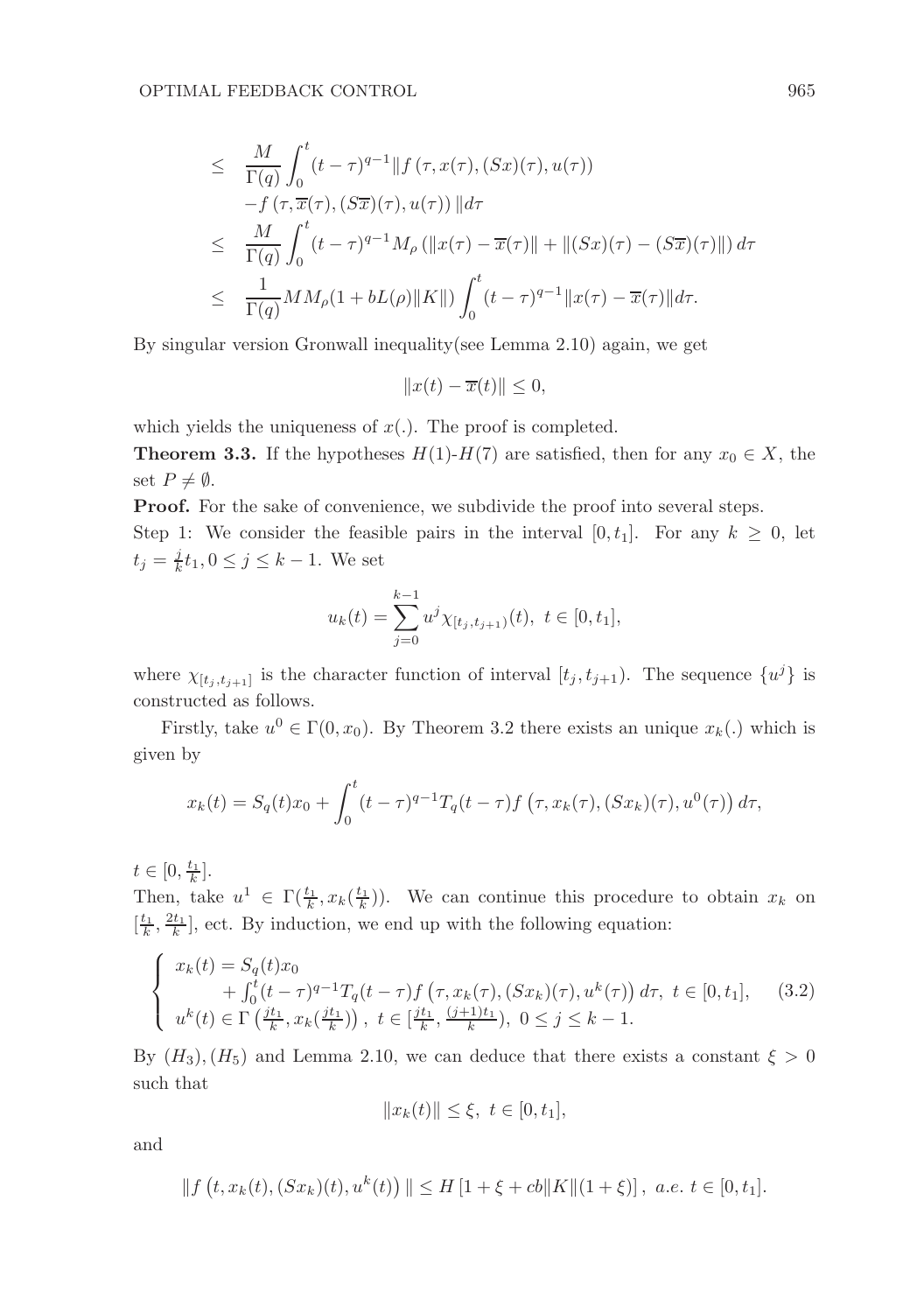From Lemma 2.9, there is a subsequence of  $\{x_k\}$ , denoted by  $\{x_k\}$  again, such that

$$
x_k \to \tilde{x} \text{ in } C([0, t_1], X), \text{ for some } \tilde{x} \in C([0, t_1], X). \tag{3.3}
$$

And

$$
f (., x_k(.), (Sx_k)(.), u^k(.)) \rightharpoonup \widetilde{f}(.)
$$
 in  $L^p([0, t_1], X)(1 > q > \frac{1}{p}),$ 

for some  $\widetilde{f} \in L^p([0, t_1], X)$ . (3.4)

According to Lemma 2.9 and (3.2), we have

$$
\widetilde{x}(t) = S_q(t)x_0 + \int_0^t (t - \tau)^{q-1} T_q(t - \tau) \widetilde{f}(\tau) d\tau, \ t \in [0, t_1].
$$

In virtue of (3.3), for any  $\delta > 0$ , there exists a  $k_1 > 0$  such that

$$
x_k(t) \in O_{\delta}\left(\tilde{x}(t)\right), \ \forall t \in [0, t_1], \ k \geq k_1.
$$

From lemma 3.1, we know that  $(Sx_k)(t) \in O_{M'\delta}((S\widetilde{x})(t))$ ,  $\forall t \in [0, t_1], k \geq k_1$ .

Since  $M' > 0$  is a fixed constant then

$$
(Sx_k)(t) \to (S\widetilde{x})(t), \ \forall t \in [0, t_1], \ \text{as } k \to +\infty.
$$

Thus, for this  $\delta > 0$ , there is a constant  $k_2 \geq k_1$  such that

$$
(Sx_k)(t) \in O_{\delta}((S\widetilde{x})(t)) \ \forall t \in [0, t_1], \ k \ge k_2. \ (3.5)
$$

In virtue of (3.4) and (3.5), we know that, for any  $\delta > 0$ , there is a constant  $k_0 > 0$ such that

$$
x_k(t) \in O_\delta(\widetilde{x}(t))
$$
 and  $(Sx_k)(t) \in O_\delta((S\widetilde{x})(t)) \ \forall t \in [0, t_1]$  and  $k \geq k_0$ . (3.6)

Moreover, by the definition of  $u^k(t)$ , for k large, we have

$$
u^k(t) \in \Gamma(t_j, x_k(t_j)) \subset \Gamma\left(O_\delta(t, \widetilde{x}(t))\right), \ \forall t \in [\frac{j t_1}{k}, \frac{(j+1) t_1}{k}), \ 0 \le j \le k-1. \tag{3.7}
$$

By (3.4) and Mazur Theorem, we may let  $\alpha_{ij} \geq 0$  and  $\sum_{j\geq 0} \alpha_{ij} = 1$  such that

$$
\eta_l(.) \equiv \sum_{i\geq 1} \alpha_{il} f\left(., x_{i+l}, (Sx_{i+l})(.), u^{i+l}(.)\right) \rightarrow \widetilde{f}(.) \text{ in } L^p([0, t_1], X).
$$

Thus, there is a subsequence of  $\{\eta_l\}$ , denoted  $\{\eta_l\}$  again, such that

$$
\eta_l(t) \to \tilde{f}(t) \text{ in } X, \ a.e. \ t \in [0, t_1].
$$

Due to  $(3.6)$  and  $(3.7)$ , for l large enough, we have

$$
\eta_l(t) \in \overline{co}f(t, O_{\delta}(\widetilde{x}(t)), O_{\delta}(S\widetilde{x}(t)), \Gamma(O_{\delta}(t, \widetilde{x}(t)))) , \ a.e. \ t \in [0, t_1].
$$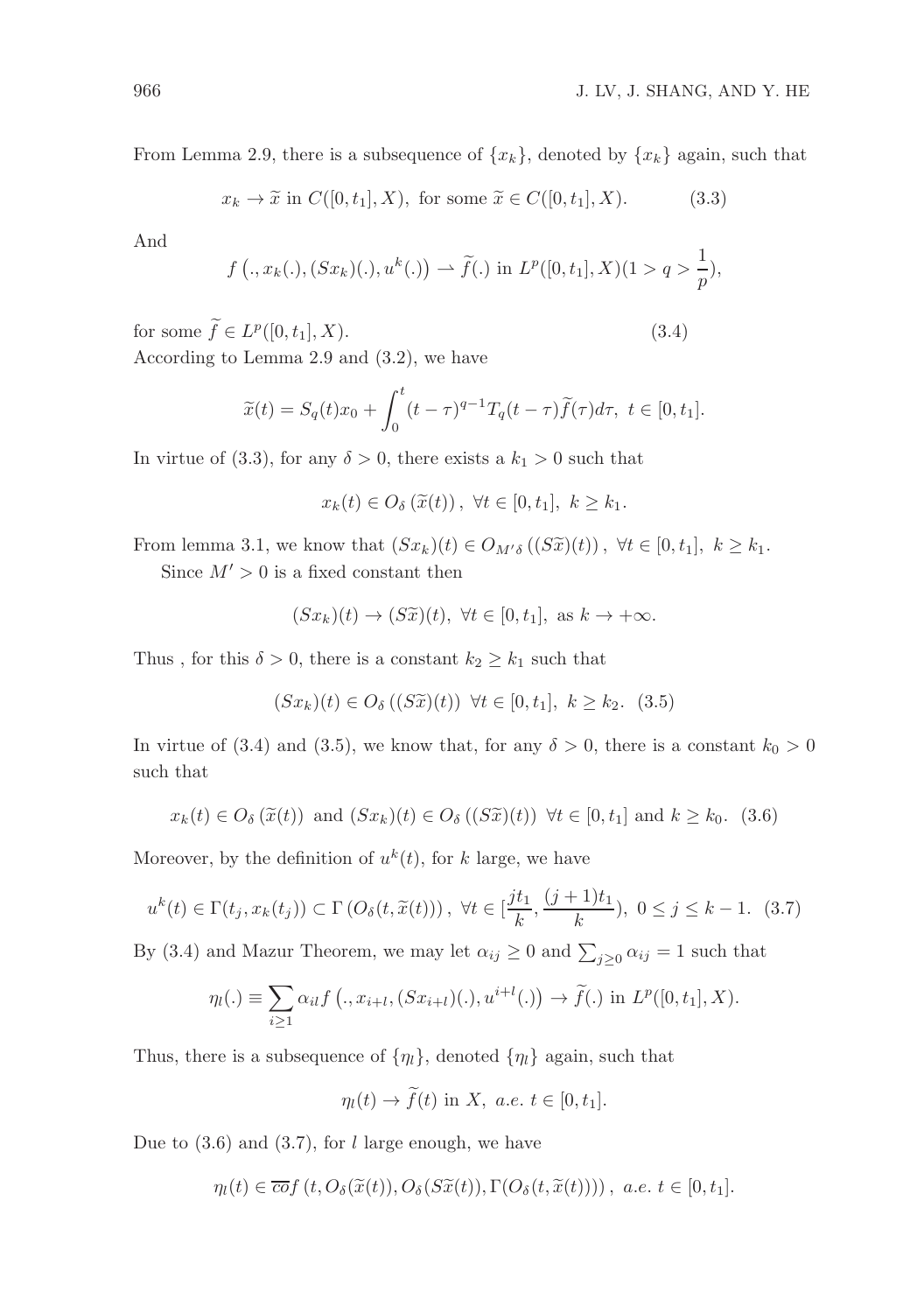Hence, for any  $\delta > 0$ ,

$$
f(t) \in \overline{co}f(t, O_{\delta}(\widetilde{x}(t)), O_{\delta}(S\widetilde{x}(t)), \Gamma(O_{\delta}(t, \widetilde{x}(t)))) , \ a.e. \ t \in [0, t_1].
$$

In virtue of  $(H_7)$  and Corollary 2.18[6], we know that  $\Gamma(.,\tilde{x}(.))$  is Souslin measurable. By Fillippove theorem [2], there exists a  $\tilde{u} \in U[0, t_1]$  such that

$$
\widetilde{u}(t) \in \Gamma(t, \widetilde{x}(t)), \ t \in [0, t_1],
$$

and

$$
\widetilde{f}(t) = f(t, \widetilde{x}(t), (S\widetilde{x})(t), \widetilde{u}(t)), \ t \in [0, t_1].
$$

Thus,  $(\tilde{x}, \tilde{u})$  is a feasible pair in [0, t<sub>1</sub>]. We use the notation  $(x^{(1)}(.), u^{(1)}(.)$  to denote it. In virtue of  $(H_6)$ , the jump is uniquely determined by the expression

$$
x(t_1^+) = x(t_1^-) + I_1(x(t_1)) \equiv x(t_1) + I_1(x(t_1)) \equiv x_1.
$$

Step 2: For the interval  $[t_1, t_2]$ , we get

$$
x(t) = S_q(t-t_1)x_1 + \int_{t_1}^t (t-\tau)^{q-1} T_q(t-\tau) f(\tau, x(\tau), (Sx)(\tau), u(\tau)) d\tau
$$
  

$$
= S_q(t-t_1)x(t_1) + \int_{t_1}^t (t-\tau)^{q-1} T_q(t-\tau) f(\tau, x(\tau), (Sx)(\tau), u(\tau)) d\tau
$$
  

$$
+S_q(t-t_1) I_1(x(t_1)).
$$

Repeat the procedure as Step 1 and note that  $I_1$  is continuous, we obtain that there is a feasible pair  $(x^{(2)}(.), u^{(2)}(.)) \in P[t_1, t_2]$ .

Step by steps, let  $t_{m+1} = b$  repeat the procedures till the time interval which is expanded. There is a pair  $(x^{(m+1)}(.), u^{(m+1)}(.) \in P[t_m, t_{m+1}].$ 

Define

$$
x(t) = \sum_{i=0}^{m} x^{(i+1)}(t) \chi_{[t_i, t_{i+1})}(t), \ t \in J,
$$

and

$$
u(t) = \sum_{i=0}^{m} u^{(i+1)}(t) \chi_{[t_i, t_{i+1})}(t), \ t \in J.
$$

Then  $(x(.)$ ,  $u(.)$   $\in$  P which implies that  $P \neq \emptyset$ . The proof is completed.

# 4. EXISTENCE OF OPTIMAL FEEDBACK CONTROL PAIRS

In this section, we consider the following Lagrange problem  $(\mathscr{P})$ : Find a pair  $(x^0, u^0) \in P$  such that

$$
\mathscr{J}(x^0, u^0) \le \mathscr{J}(x, u), \text{ for all } (x, u) \in P,
$$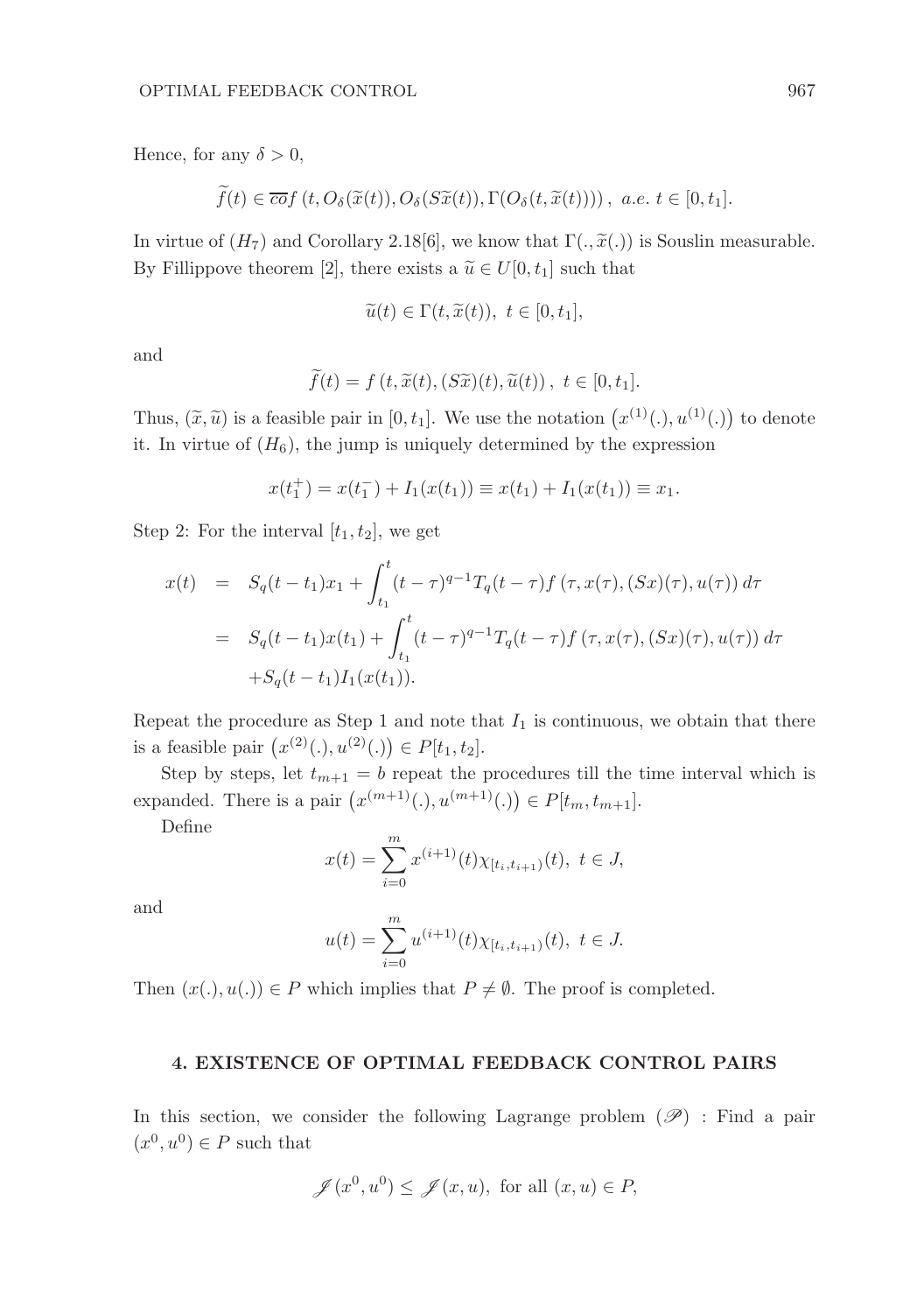where  $\mathscr{J}(x, u) = \int_0^b \mathscr{L}(t, x(t), u(t))dt$ . We introduce the following assumptions.  $(H_8)$  The function  $\mathscr L$  satisfies:

(1)  $\mathscr{L}: J \times X \times U \to R \cup {\infty}$  is Borel measurable in  $(t, x, u)$ .

(2)  $\mathscr{L}(t, \ldots)$  is sequentially lower semicontinuous on  $X \times U$  for almost all  $t \in J$  and there is a constant  $L_1 > 0$  such that

$$
\mathscr{L}(t, x, u) \ge -L_1
$$
, for all  $(t, x, u) \in J \times X \times U$ .

For any  $(t, x) \in J \times X$ , let

$$
\varepsilon(t,x,y) = \{(z^0,z) \in R \times X | z^0 \ge \mathcal{L}(t,x,u), z = f(t,x,y,u), u \in \Gamma(t,x)\}.
$$

We make the following assumption.

 $(H_9)$ : For almost all  $t \in J$ , the map  $\varepsilon(t, \ldots) : X \times X \to 2^{R \times X}$  has the Cesari properties, i.e.,

$$
\bigcap_{\delta>0}\overline{co}\varepsilon(t, O_{\delta}(x), O_{\delta}(y)) = \varepsilon(t, x, y), \text{ for all } (x, y) \in X \times X.
$$

**Theorem 4.1.** Assume that assumptions  $(H_1)$ - $(H_9)$  are satisfied. Then Lagrange problem  $(\mathscr{P})$  admits at least one optimal control pair.

**Proof.** If  $\inf \{ \mathcal{J}(x, u) | (x, u) \in P \} = +\infty$ , then it is clear that the Lagrange problem  $(\mathscr{P})$  has an optimal pair.

Without loss of generality, we assume that inf{ $\mathscr{J}(x, u) | (x, u) \in P$ } = N < + $\infty$ . By  $(H_8)$ , we have  $N > -\infty$ . Thus there exists a sequence  $\{x^n, u^n\} \subset P$  such that  $\mathscr{J}(x^n, u^n) \to N$ . We denote

$$
\mathscr{J}(x^n, u^n) = \sum_{i=1}^m \int_{t_{i-1}}^{t_i} \mathscr{L}(t, x^n(t), (Sx^n)(t), u^n(t)) dt \equiv \sum_{i=1}^m \mathscr{J}^i(x^n, u^n),
$$

and

$$
\lim_{n \to +\infty} \mathscr{J}^{i}(x^n, u^n) = N_i.
$$

By  $(H_5)(3)$  and boundedness of  $\{x^n\}$ , we know that  $\{f(.,x^n(.),(Sx^n)(.) ,u^n(.))\}$  is bounded in  $L^p(J, X)(1 > q > \frac{1}{p})$ . We can assume without loss of generality that

$$
f^{n}(.) = f(., x^{n}(.), (Sx^{n})(.), u^{n}(.) ) \rightarrow \widetilde{f}(.) \text{ in } L^{p}([0, t_{1}], X)(1 > q > \frac{1}{p}),
$$

for some  $\tilde{f}(.)\in L^p([0,t_1],X)$ . By Lemma 2.9 and Lemma 3.1, we have

$$
x^{n}(t) = S_{q}(t)x_{0} + \int_{0}^{t} (t - \tau)^{q-1} T_{q}(t - \tau) f(\tau, x^{n}(\tau), (Sx^{n})(\tau), u^{n}(\tau)) d\tau
$$
  

$$
\rightarrow \tilde{x}(t) = S_{q}(t)x_{0} + \int_{0}^{t} (t - \tau)^{q-1} T_{q}(t - \tau) \tilde{f}(\tau) d\tau, \ \forall t \in [0, t_{1}],
$$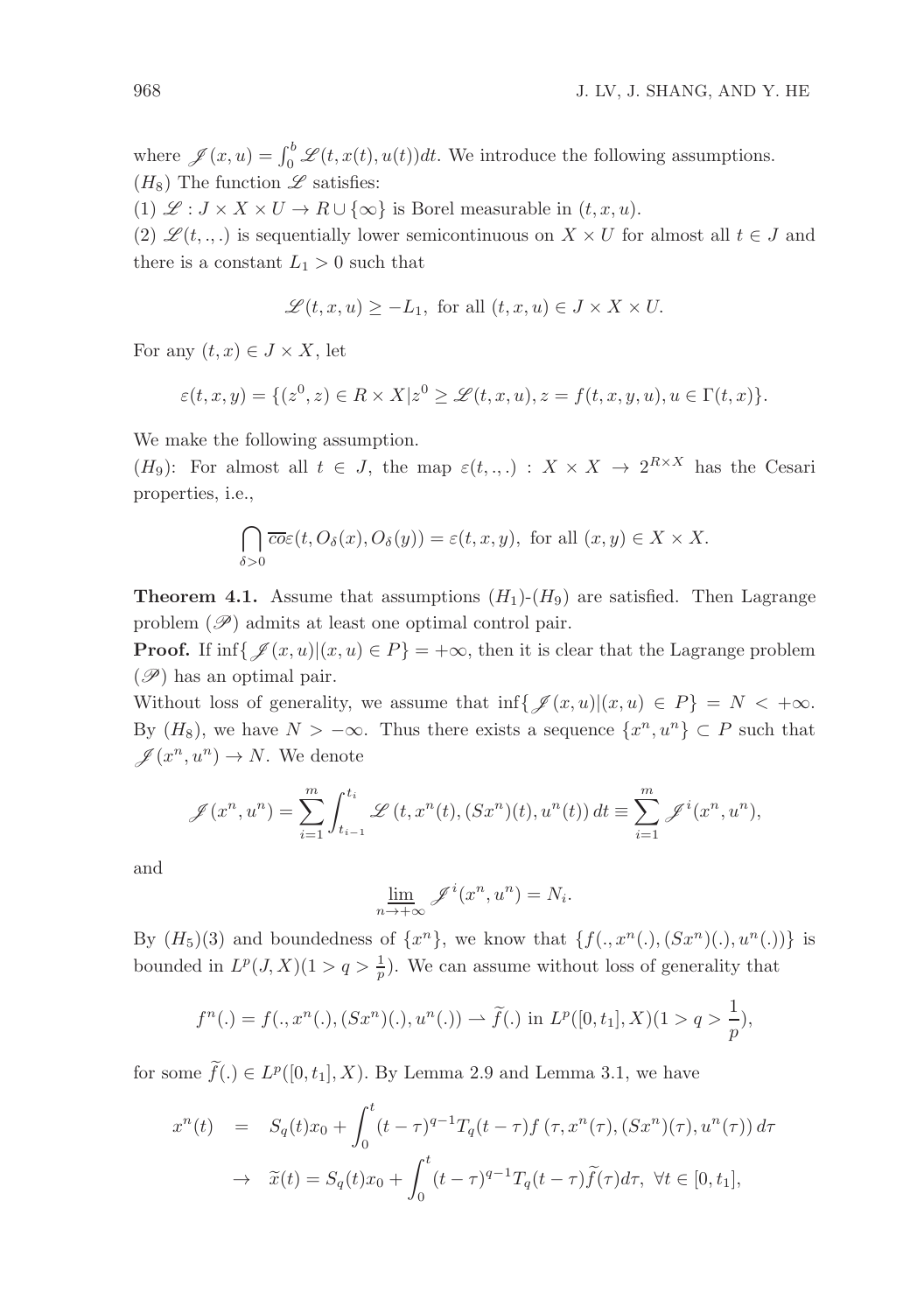i.e.,

$$
x^n(.) \to \widetilde{x^{(1)}}(.)
$$
 in  $C([0, t_1], X)$ .

By virtue of Mazur Theorem, let  $\alpha_{kl} \geq 0$ ,  $\sum_{k} \alpha_{kl} = 1$ , such that

$$
\varphi_l(.) = \sum_{k} \alpha_{kl} f(., x_{k+l}(.), (Sx_{k+l})(.), u_{k+l}(.)) \to \widetilde{f^{(1)}}(.) \text{ in } L^p([0, t_1], X).
$$

Let

$$
\varphi_l^0(.) \equiv \sum_k \alpha_{kl} \mathcal{L}(., x_{k+l}(.), u_{k+l}(.)),
$$

and

$$
\mathscr{L}^0(t) = \lim_{l \to +\infty} \varphi_l^0(t) \ge -L_1 \text{ a.e. } t \in [0, t_1].
$$

For any  $\delta > 0$  and l large enough, we get

$$
\left(\varphi_l^0(t),\varphi_l(t)\right) \in \varepsilon\left(t,O_{\delta}\left(\widetilde{x^{(1)}}(t)\right),O_{\delta}\left(\widetilde{x^{(1)}}(t)\right)\right).
$$

Using  $(H_9)$ , one can obtain

$$
(\mathscr{L}^0(t),\widetilde{f^{(1)}}(t))\in \varepsilon\left(t,\widetilde{x^{(1)}}(t),\widetilde{Sx^{(1)}}(t)\right),\,\, a.e.\,\, t\in [0,t_1].
$$

This means

$$
\begin{cases}\n\mathcal{L}^{0}(t) \geq \mathcal{L}(t,\widetilde{x^{(1)}}(t),u), \ t \in [0,t_{1}],\\ \n\widetilde{f^{(1)}}(t) = f(t,\widetilde{x^{(1)}}(t),S\widetilde{x^{(1)}}(t),u), \ t \in [0,t_{1}],\\ \nu \in \Gamma(t,\widetilde{x^{(1)}}(t)).\n\end{cases} \tag{4.1}
$$

According to Filippov Theorem [2], there is a measurable selection  $\widetilde{u^{(1)}}(.)$  of  $\Gamma(.,\widetilde{x^{(1)}}(.)$ such that

$$
\begin{cases}\n\mathcal{L}^{0}(t) \geq \mathcal{L}(t,\widetilde{x^{(1)}}(t),\widetilde{u^{(1)}}(t)) \\
\widetilde{f^{(1)}}(t) = f(t,\widetilde{x^{(1)}}(t),\widetilde{x^{(1)}}(t),\widetilde{u^{(1)}}(t)), a.e. t \in [0,t_1].\n\end{cases} (4.2)
$$

On the other hand,

$$
\widetilde{x^{(1)}}(t) = S_q(t)x_0 + \int_0^t (t-\tau)^{q-1} T_q(t-\tau) f\left(\tau, \widetilde{x^{(1)}}(\tau), \widetilde{x^{(1)}}(\tau), \widetilde{u^{(1)}}(\tau)\right) d\tau, \ t \in [0, t_1],
$$

and

$$
\left(\widetilde{x^{(1)}}, \widetilde{u^{(1)}}\right) \in P[0, t_1].
$$

By using Fatou's Lemma. we obtain that

$$
\int_0^{t_1} \mathcal{L}^0(t)dt = \int_0^{t_1} \underline{\lim} \,\varphi_l^0(t)dt \le \underline{\lim} \int_0^{t_1} \varphi_l^0(t)dt,
$$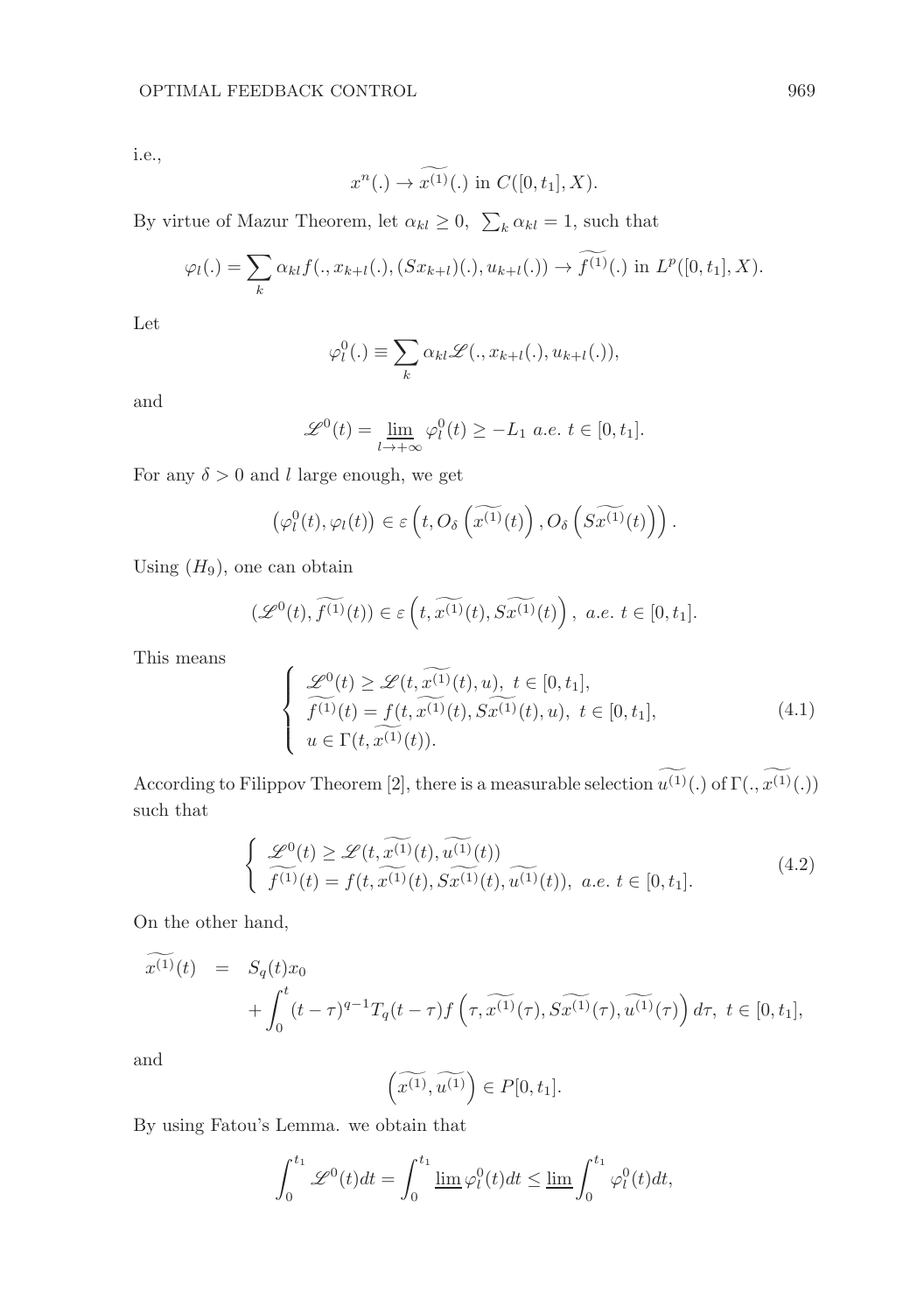i.e.,

$$
\mathscr{J}^1\left(\widetilde{x^{(1)}}, \widetilde{u^{(1)}}\right) = \int_0^{t_1} \mathscr{L}\left(t, \widetilde{x^{(1)}}, \widetilde{u^{(1)}}\right) dt = \inf_{(x,u) \in P[0,t_1]} \mathscr{J}^1(x,u) \equiv N_1.
$$

For the interval  $[t_1, t_2]$ , since  $\{x^n, u^n\} \in P$ , we have

$$
x^{n}(t) = S_{q}(t-t_{1})x^{n}(t_{1}^{+}) + \int_{t_{1}}^{t} (t-\tau)^{q-1} T_{q}(t-\tau) f(\tau, x^{n}(\tau), (Sx^{n})(\tau), u^{n}(\tau)) d\tau, \ \forall t \in [t_{1}, t_{2}],
$$

and

$$
x^{n}(t_1^+) = I_1(x^{n}(t_1^-)) + x^{n}(t_1^-).
$$

By the definition of feasible pair and repeat the procedure in the interval  $[0, t_1]$ , we know that there is  $\left(\widetilde{x^{(2)}}, \widetilde{u^{(2)}}\right) \in P[t_1, t_2]$ , that is,

$$
\widetilde{x^{(2)}}(t) = S_q(t)x_0 + \int_0^t (t-\tau)^{q-1} T_q(t-\tau) f\left(\tau, \widetilde{x^{(2)}}(\tau), \widetilde{x^{(2)}}(\tau), \widetilde{u^{(2)}}(\tau)\right) d\tau
$$

$$
+ S_q(t-t_1) I_1(\widetilde{x^{(2)}}(t))
$$

for all  $t \in [t_1, t_2]$  such that

$$
\mathscr{J}^{2}\left(\widetilde{x^{(2)}},\widetilde{u^{(2)}}\right) = \int_{t_1}^{t_2} \mathscr{L}\left(t,\widetilde{x^{(2)}}(t),\widetilde{u^{(2)}}(t)\right)dt = \inf_{(x,u)\in P[t_1,t_2]} \mathscr{J}^{2}(x,u) \equiv N_2,
$$

and

$$
\widetilde{x^{(2)}}(t_1^+) = I_1\left(\widetilde{x^{(2)}}(t_1^-)\right) + \widetilde{x^{(2)}}(t_1^-) = I_1(\widetilde{x^{(2)}}(t_1)) + \widetilde{x^{(2)}}(t_1).
$$

Step by steps, repeat the procedures, we obatin

$$
\mathscr{J}^{i}(\widetilde{x}, \widetilde{u}) = \int_{t_{i-1}}^{t_i} \mathscr{L}(t, \widetilde{x}(t), \widetilde{u}(t)) dt
$$

$$
= \inf_{\substack{(x, u) \in P[t_{i-1}, t_i] \\ \equiv N_i, i = 1, 2, ..., m.}} \mathscr{J}^{i}(x, u)
$$

Thus,

$$
N = \lim_{n \to +\infty} \int_0^b \mathcal{L}(t, x^n(t), u^n(t))dt = \lim_{n \to +\infty} \sum_{i=1}^m \int_{t_{i-1}}^{t_i} \mathcal{L}(t, x^n(t), u^n(t))dt
$$
  

$$
\geq \sum_{i=1}^m \int_{t_{i-1}}^{t_i} \overline{\lim}_{n \to +\infty} \mathcal{L}(t, x^n(t), u^n(t))dt = \sum_{i=1}^m N_i.
$$

We denote  $(\widetilde{x}, \widetilde{u})$  as  $(\widetilde{x^{(i)}}, \widetilde{u^{(i)}})$  whenever  $t \in [t_{i-1}, t_i)$ , then  $(\widetilde{x}, \widetilde{u})$  is an optimal pair. The proof is completed.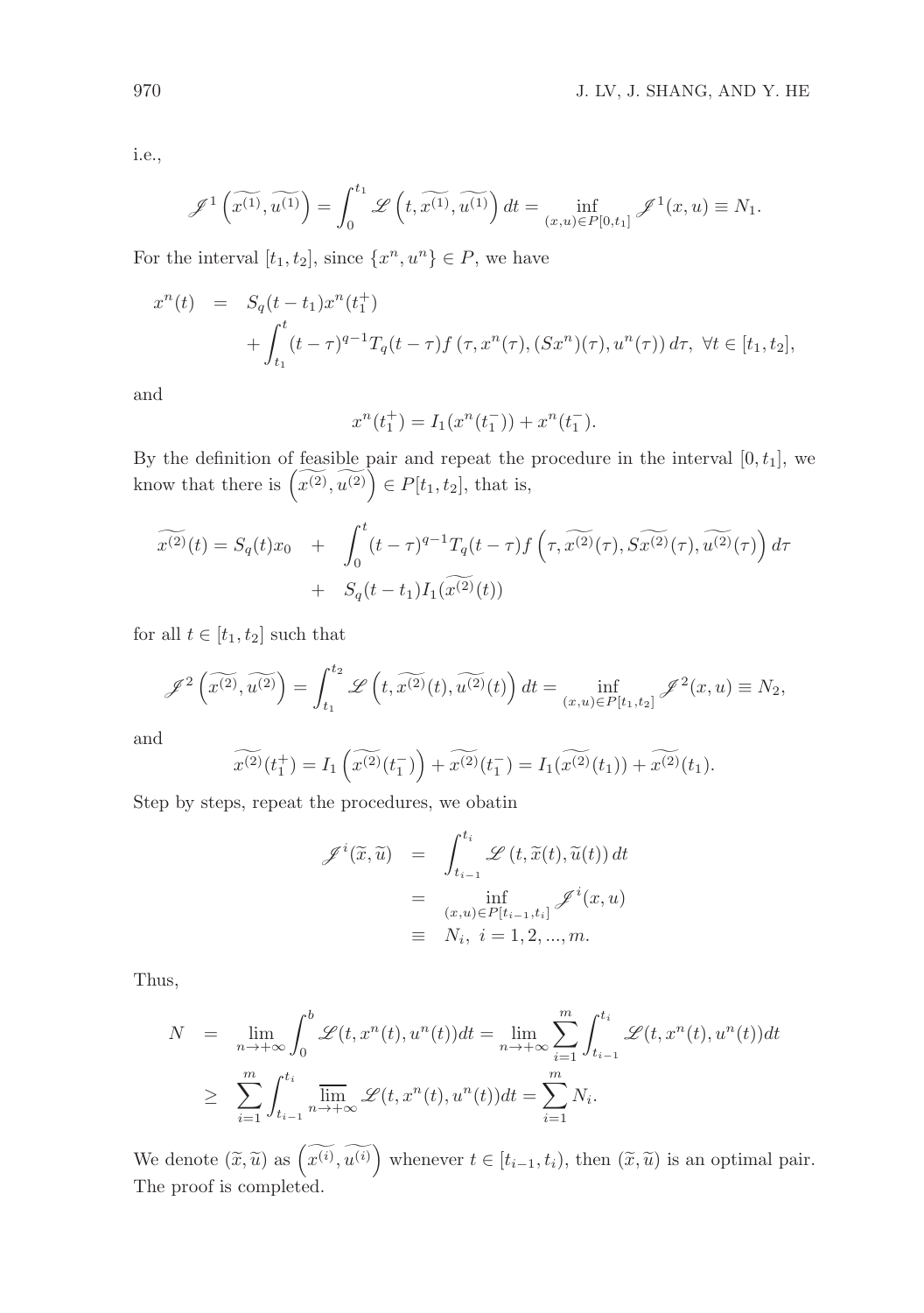#### REFERENCES

- [1] N.U. Ahmed, Optimal impulsive control for impulsive systems in Banach space, Int. J. Differential Equations App., 1.1 (2002), 37-52.
- [2] S. Hu, N.S. Papageorgiou, Handbook of multvalued Analysis (Theory), Kluwer Academic Publishers, Dordrecht Boston, London, 1997.
- [3] A.A. Kilbas, H.M. Srivastava, J.J. Trujillo, Theory and Applications of Fractional Differential Equations, in: North-Holland Mathematics Studies, vol. 204, Elservier Science B. V., Amsterdam, 2006.
- [4] V. Lakshmikantham, S. Leela, J.V. Devi, Theory of Fractional Dynamic Systems, Cambridge Scientific Publishers, 2009.
- [5] V. Lakshmikantham, D.D. Bainov, P.S. Simeonov, Theory of Impulsive Differential Equations, World Scientific, Singapore, (1989).
- [6] X. Li, J. Yong, Optimal Control Theory for Infinite Dimensional Systems, Birkhäuser, Boston, 1995.
- [7] K.S. Miller, B. Ross, An Introduction to the Fractional Calculus and Differential Equations, John Wiley, New York, 1993.
- [8] Y. Peng, X. Xiang, W. Wei, Optimal feedback control for a class of strongly nonlinear impulsive evolution equations, *Computers and Mathematics with Ap*plications, 52 (2006), 759-768.
- [9] I. Podlubny, Fractional Differential Equations, Academic Press, San Diego, 1999.
- [10] V.E. Tarasov, Fractional Dynamics: Application of Fractional Calculus to Dynamics of Particles, Fields and Media, Springer, HEP, 2010.
- [11] J.R. Wang, M. Fečkan, Y. Zhou, On the new concept of solutions and existence results for impulsive fractional evolution equations, Dynamics of PDE, 8, No.4, (2011), 345-361.
- [12] J.R. Wang, Y. Zhou, A class of fractional evolution equations and optimal controls, Nonlinear Analysis: Real World Applications, 12 (2011), 262-272.
- [13] J.R. Wang, M. Feckan, Y. Zhou, On the new concept of solutions and existence results for impulsive fractional evolution equations, Dynamics of PDE, 8, No. 4, (2011), 345-361.
- [14] W. Wei, X.L. Xiang, Optimal feedback control for a class of nonlinear impulsive evolution equations, *Chinese J. Engrg. Math.*, **23** (2006), 333-342.
- [15] J.R. Wang, Y. Zhou, W. Wei, Optimal feedback control for semilinear fractional evoluton equations in Banach spaces, Syst. Control Lett.,  $61$  (2012), 472-476.